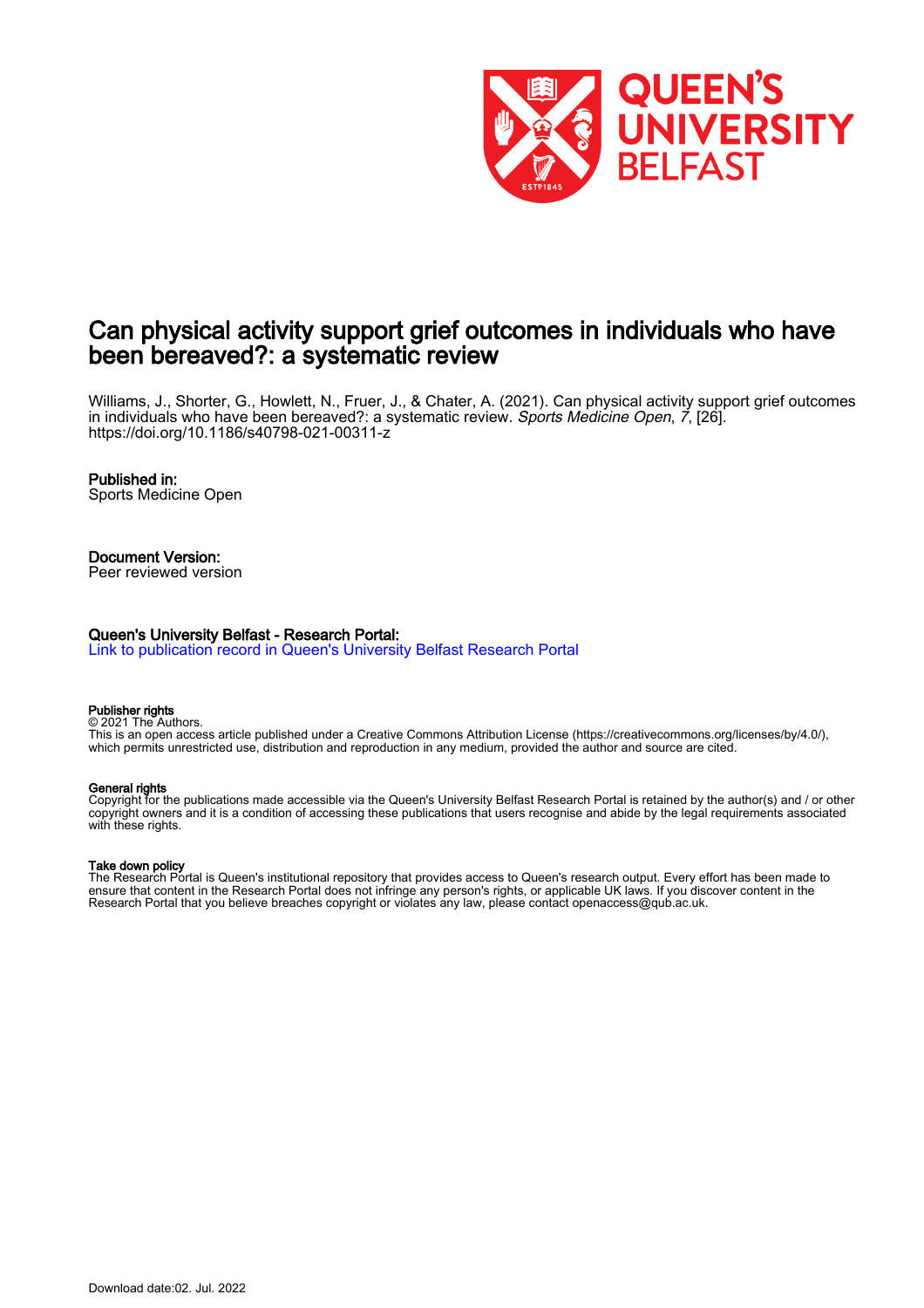# **Can physical activity support grief outcomes in individuals who have been bereaved?: a systematic review**

<u>[Jane Williams](https://orcid.org/0000-0002-4215-8821)<sup>1</sup>[, Gillian W. Shorter](https://orcid.org/0000-0001-5752-2297)<sup>2</sup>[, Neil Howlett](https://orcid.org/0000-0002-6502-9969)<sup>3</sup>, [Julia Zakrzewski-Fruer](https://orcid.org/0000-0003-4167-4100)<sup>1</sup>, & \*<u>Angel M. Chater</u>1</u>

<sup>1</sup>University of Bedfordshire, Institute for Sport and Physical Activity Research, Centre for Health, Wellbeing and Behaviour Change, Bedford, MK41 9EA

<sup>2</sup>Queen's University Belfast, Centre for Improving Health Related Quality of Life, School of Psychology, Belfast, BT9 7NN

<sup>3</sup>University of Hertfordshire, Department of Psychology and Sport Sciences, Hatfield, AL10 9AB

# \*Corresponding author

# **Professor Angel Marie Chater**

Institute of Sport and Physical Activity Research (ISPAR), University of Bedfordshire, Polhill Avenue, Bedford, MK41 9EA, Tel: 01234 793493, Email: [angel.chater@beds.ac.uk](mailto:angel.chater@beds.ac.uk)

# **Ethical approval and consent to participate**

This was a systematic review of the literature of research that had appropriate ethical approval.

# **Consent for publication**

This was a systematic review, all research reviewed was from peer-reviewed journals.

# **Availability of data and material (data transparency)**

Data extraction tables are available upon request.

**Competing interests:** Jane Williams, Gillian Shorter, Neil Howlett, Julia Zakrzewski-Fruer, and Angel Chater declare that they have no conflicts of interest relevant to the content of this review.

**Funding:** No specific funding was received for this research. Jane Williams received a feeonly PhD student bursary, secured by Angel Chater.

# **Author contributions**

AMC conceptualised this work and gained funding. AMC and JW wrote the protocol for this work, with contributions from NH, GWS and JZF. JW conducted the review. JW and GWS screened titles and abstracts with AMC settling any discrepancies. JW and AMC extracted data from all eligible articles. NH and JW coded behaviour change techniques and data for the TIDieR checklist, with AMC checking content. GWS and JW performed the MMAT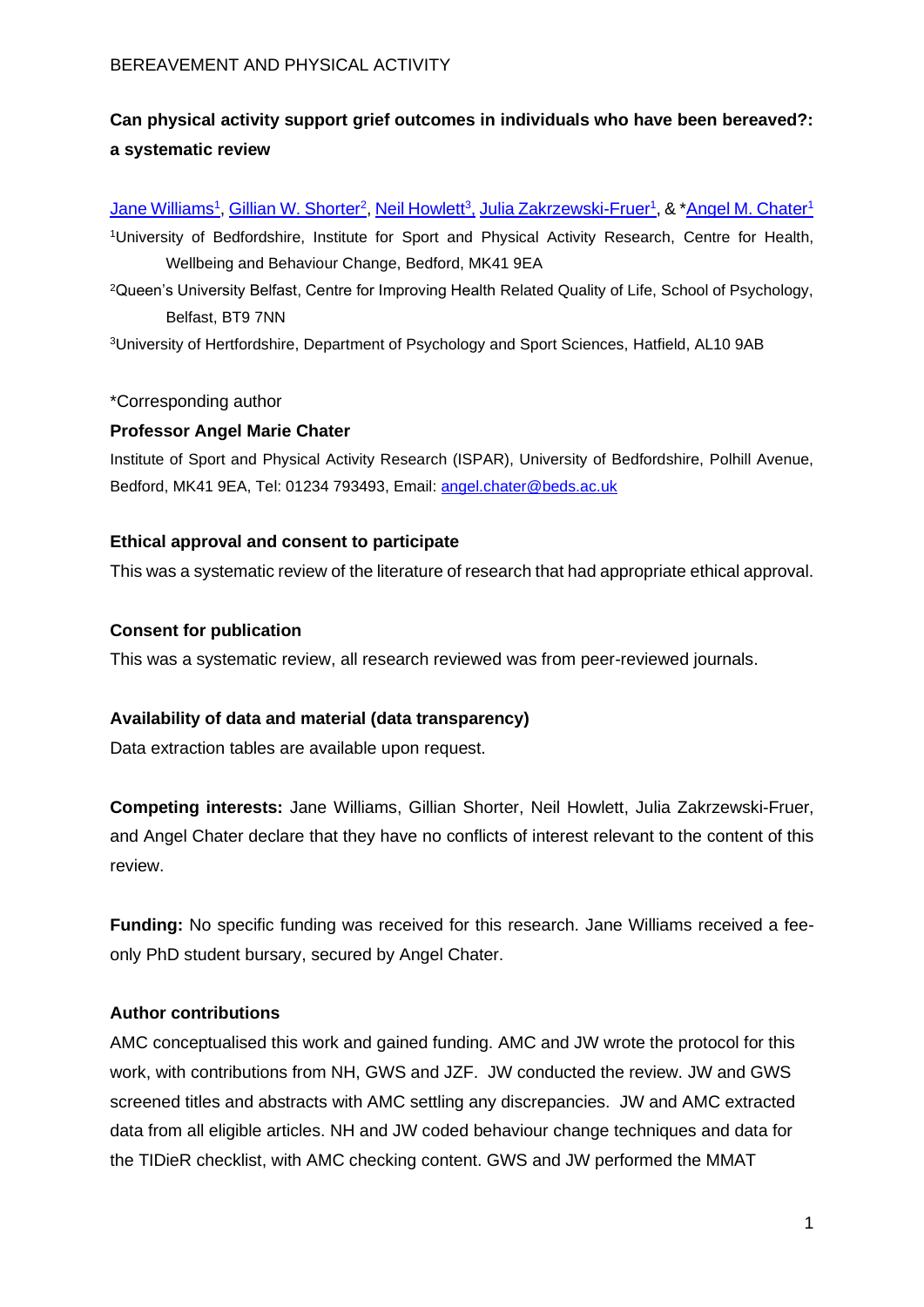coding. JW and AMC prepared this manuscript with GWS, NH and JZF providing comments on drafts. All authors have read and approved the final manuscript.

# **Acknowledgements:** None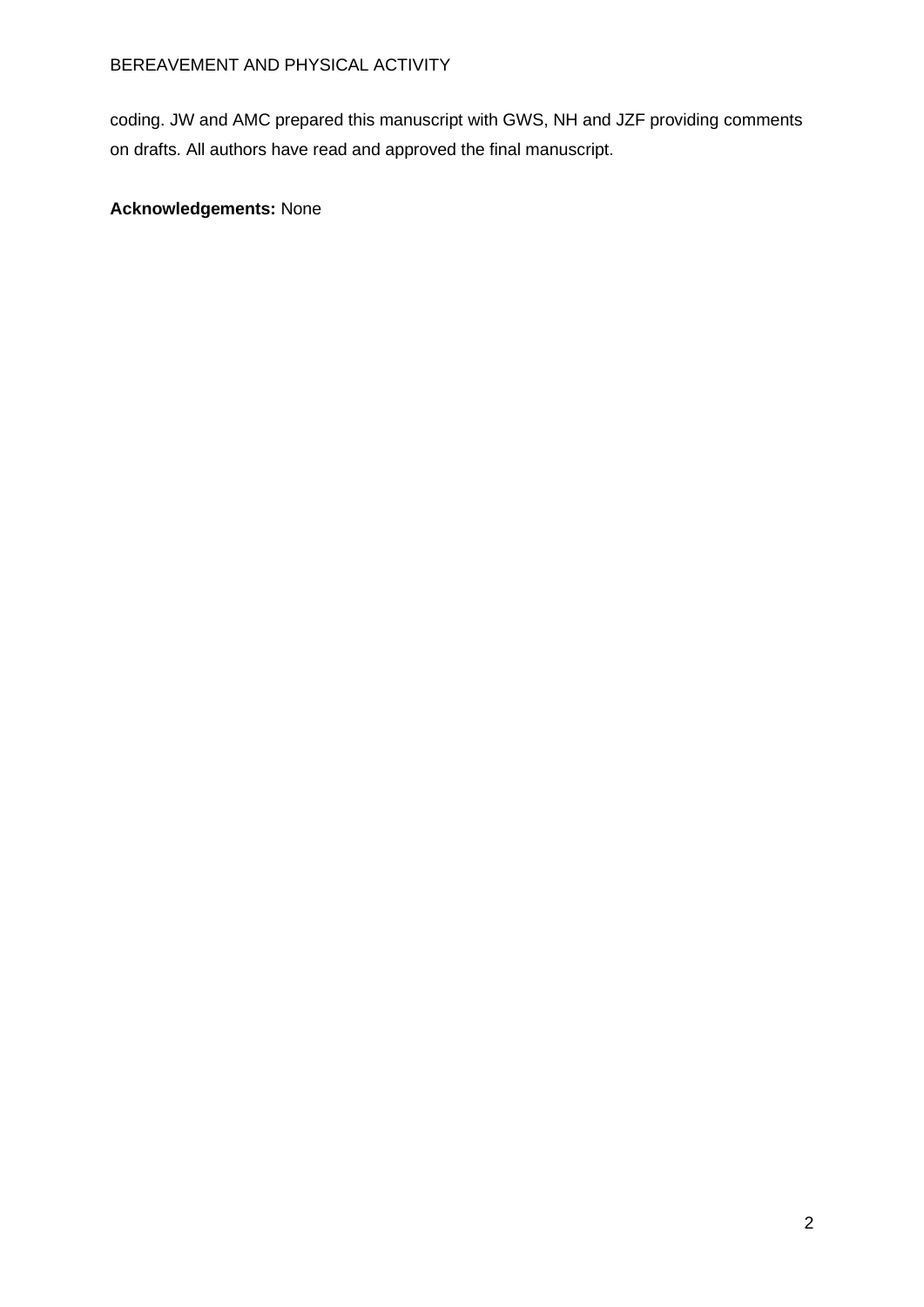## **Abstract**

**Background**: In 2018, there were 616,014 registered deaths in the United Kingdom (UK). Grief is a natural consequence. Many mental health concerns, which can be identified as grief outcomes (e.g. anxiety and depression) in those who have experienced a bereavement, can be improved through physical activity. The objective of this review was to identify from the existing literature if physical activity can benefit grief outcomes in individuals who have been bereaved. **Methods**: A systematic review of nine databases was performed. Included studies (qualitative and quantitative) explored physical activity to help individuals (of any age) who had experienced a human bereavement (excluding national loss). **Results**: From 1299 studies screened, 25 met the inclusion criteria, detailing eight types of bereavement (parental (n=5), spousal (n=6), patient (n=4), pre-natal (n=3), later life (n=1), caregiver (n=1), multiple (n=4) and non-defined (n=1). Activities including yoga, running, walking, and martial arts were noted as beneficial. Physical activity allowed a sense of freedom, to express emotions, provided a distraction, and an escape from grief, while enhancing social support. **Conclusion**: There is some evidence that physical activity may provide benefit for the physical health and psychological wellbeing of those who have been bereaved, including when the loss has happened at a young age. This review is timely, given the wide-scale national loss of life due to COVID-19 and extends knowledge in this area. More research is needed to explore the benefits of physical activity for those who have been bereaved. In particular there is a need for well-designed interventions which are tailored to specific activities, populations and grief outcomes.

# **Key points**

• Many grief outcomes following a bereavement manifest in physical and mental health concerns. Physical activity is known to have a significant positive impact on physical and mental health, yet its impact on these factors, that could be as a result of grief outcomes for those who have been bereaved, is unknown.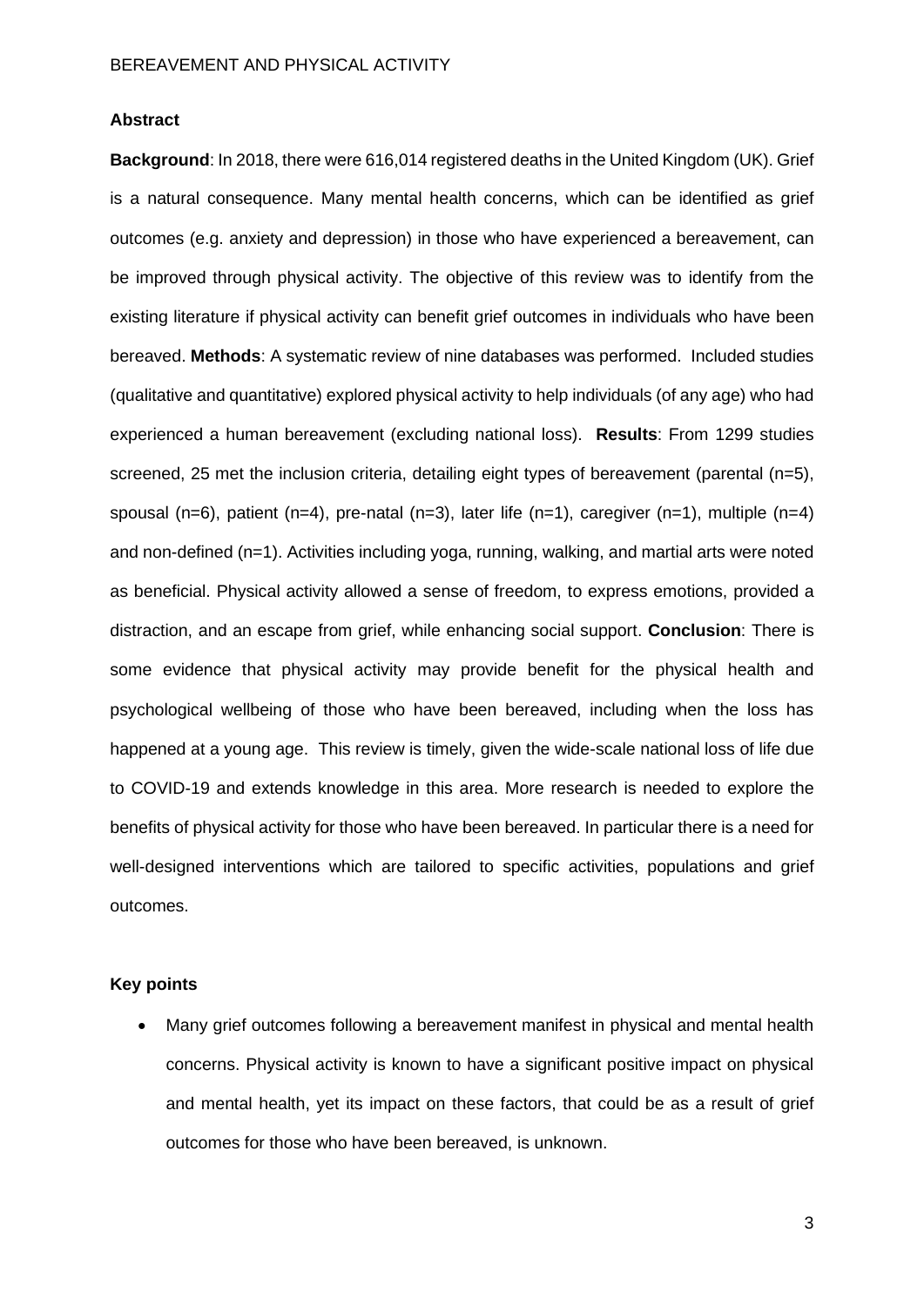- This review suggests that physical activity may benefit grief outcomes in individuals who have been bereaved, alleviating feelings of depression, anxiety, and the experience of post-traumatic stress disorder; while also creating a sense of freedom, enabling the expression of emotions, providing a distraction, and an escape from grief.
- This is the first review of its kind, which highlights the possible benefits of physical activity to those who have been bereaved. Given the impact bereavement can have, further research in this area is warranted.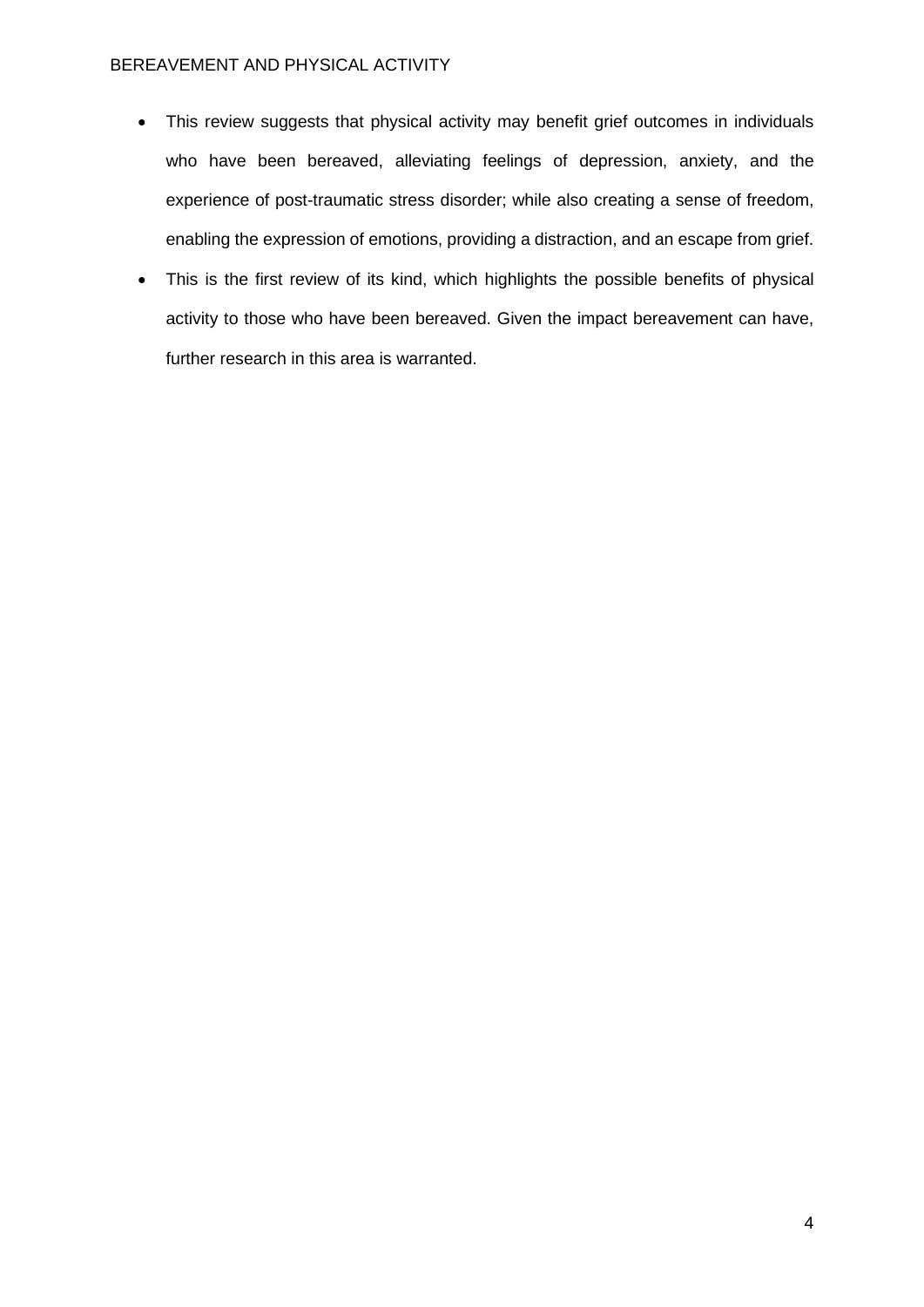# **Can physical activity support grief outcomes in individuals who have been bereaved? a systematic review**

# **Background**

There were 616,014 registered deaths during 2018 in the UK alone [1–3]. Bereavement is a common experience following death [4] and is a term often used interchangeably with grief and mourning; yet they differ in meaning. Following a bereavement, individuals grieve and mourn in different ways. Bereavement refers to being in a state of loss by the death of a significant relationship, mourning is an expression of grief and grief is the complex bio-psychosocial response and reaction to bereavement [5, 6]. Individuals may experience a range of grief outcomes following a bereavement such as; increased levels of anxiety and depression [5], self-harm [6], alcohol and drug use [7], and suicide ideation or attempts [8]. Individuals may experience a decrease in concentration [9] and self-esteem [10], or they may experience insomnia, aggression [11], or post-traumatic stress [5]. Individuals can experience multiple grief outcomes simultaneously, at different rates, intensities, and durations [12]. There are a multitude of factors which can influence how a person grieves, these include their age, the type of death, and their relationship to the deceased [5,13]. Children and young people have a different understanding of death to adults; and they may not fully understand the situation or their feelings relating to it [5,9,12]. Experiencing a bereavement as a result of murder may leave individuals with increased aggression, guilt, unanswered questions, and traumatic imagery [14,15]. This type of death can additionally delay the grieving process as the family may not be able to grieve during the criminal justice trial [16]. Some bereavements, for example those from death by suicide may also lead to prolonged grief disorder (PGD), a term used to describe an ongoing, heightened sense of mourning and rumination [17], leaving individuals with an increased sense of guilt [18]. PGD is categorised as grief outcomes which fail to diminish after 6 months causing disruption to daily, social and occupational functioning [17,19]. Experiencing a traumatic bereavement such as death by suicide as a child or young person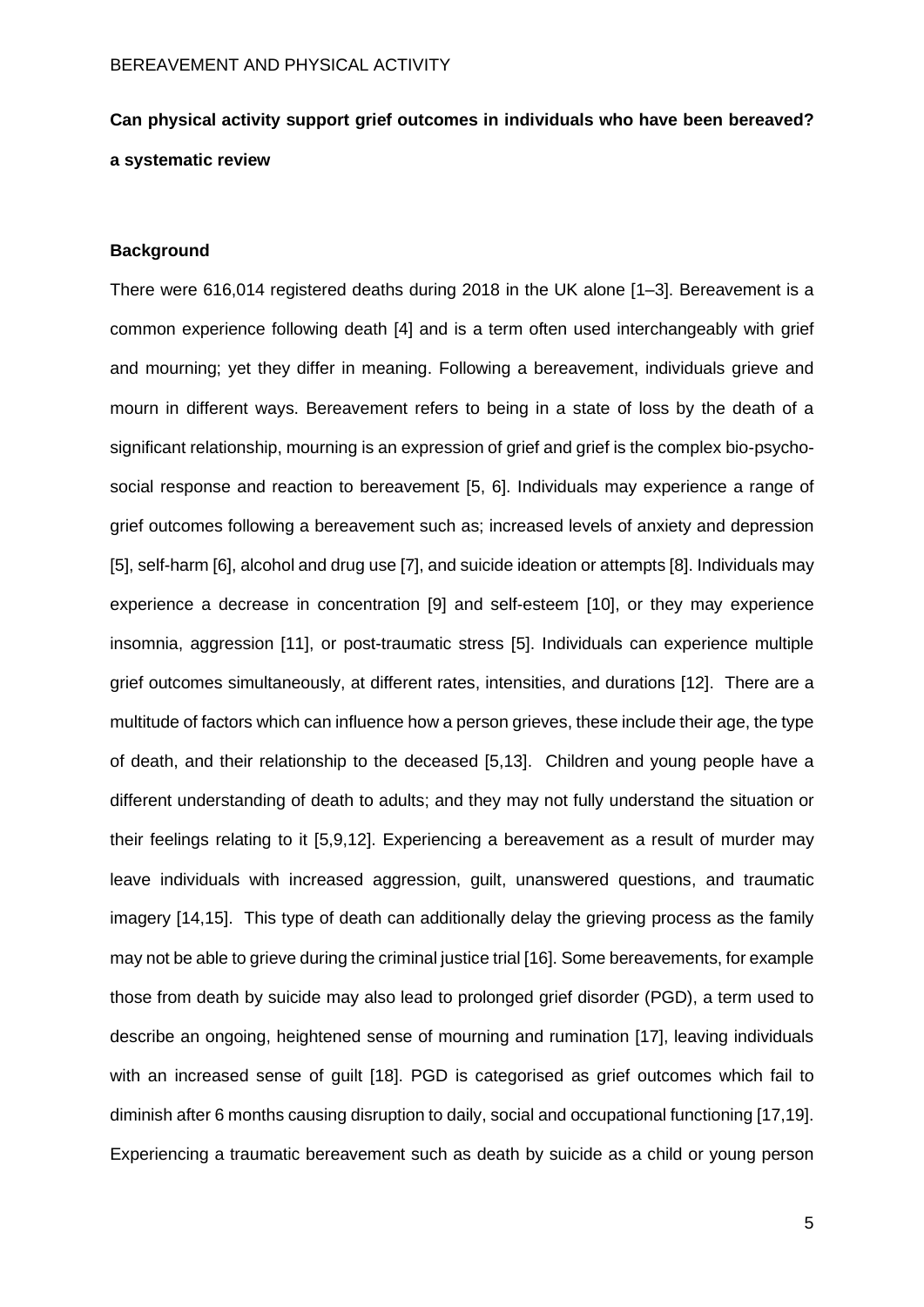can increase suicidal ideation and attempts when compared to those who experienced bereavement due to a natural death [20,21].

Those experiencing grief outcomes from both natural and sudden or traumatic bereavements should be able to seek appropriate support. Within the UK, there are nationwide and local regional bereavement services catering to all ages. Services such as Cruse, Child Bereavement UK, Hope Again and Winston's Wish have centres around the UK, with CHUMS, Simon Says, Halo, and several more offering support in specific localities. Each of these services offer a variety of bereavement support, including individual or group counselling, telephone support, activity days, and weekend retreats.

As many grief outcomes such as depression, anxiety, anger, lowered self-esteem, substance use, self-harm, and suicide ideation are also mental health concerns, without the experience of a bereavement, it is plausible to suggest that options to improve mental health may well improve these issues when manifested as grief outcomes. One way to improve mental health is through physical activity; and a number of studies have found that it can benefit and reduce factors such as depression [22–24] and anxiety [25–27]. Physical activity has been shown to reduce aggression [28,29], improve life satisfaction [30], and reduce post-traumatic stress disorder (PTSD) [31]. With adventurous physical activity (e.g. rock climbing) improving positive and negative affect and self-efficacy [32]. However, the extent to which physical activity may be beneficial to such outcomes, in those who have been bereaved, is unknown.

This review aims to identify studies which have investigated the role of physical activity following a bereavement, with a specific question as to whether physical activity can benefit grief outcomes. It further seeks to understand what grief outcomes are commonly recorded, how they are measured, and the types of physical activities reported to be helpful to those who have experienced a bereavement.

6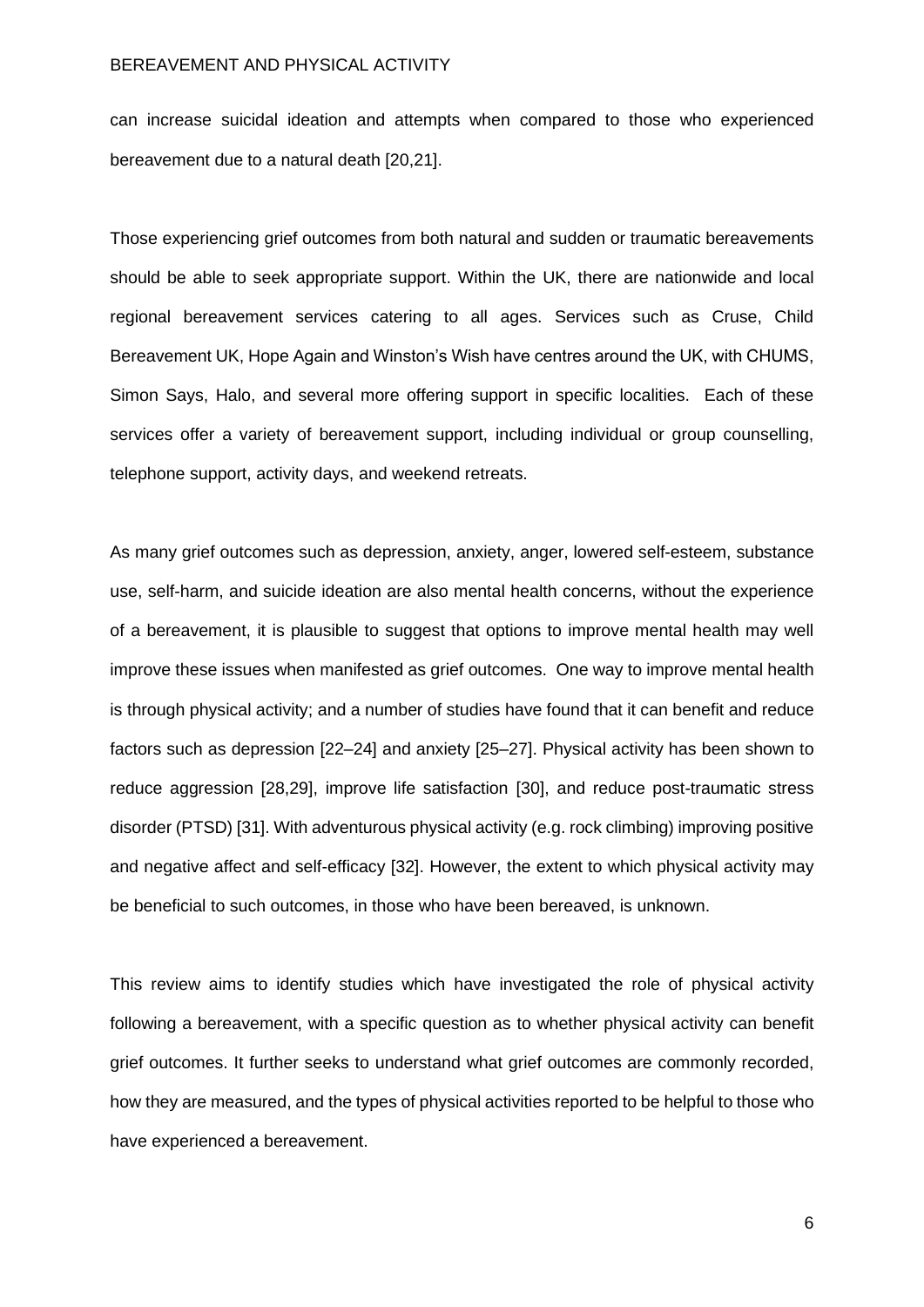# **Methods**

#### *Protocol registration*

This review is reported using the Preferred Reporting Items for Systematic Reviews and Meta-Analyses (PRISMA) guidelines. A protocol for this review has been registered with PROSPERO (Ref: CRD42017081237).

#### *Eligibility criteria*

Eligible studies were not restricted by year, nor by study design, however, were restricted to those written in the English language. Study characteristics were defined using PICOS (Population, Intervention, Comparator, Outcome, Study design; [33]) as below to identify relevant sources.

## *P - Population*

Population were of any age and sex and must have experienced personal grief (e.g. death of someone they knew). Studies that described those who had experienced national grief (e.g. '9/11' or death of monarchy) were excluded. Populations grieving the loss of a pet, activity or a sporting injury (e.g. loss due to retiring from sports) were also excluded.

# *I - Intervention*

Studies were included if physical activity was used to support bereavement, grief, or mourning, or if physical activity was included as a measurement in relation to bereavement. Physical activity was defined as any activity that uses the skeletal muscles and requires an energy expenditure of above 1.5 metabolic equivalent (MET), which is considered resting [34]. Physical activity could range from light to vigorous intensity and be of any duration or mode (e.g. walking, football, dance). Studies which used physical activity with the primary aim to prolong life, reduce premature death, or linked to mortality were excluded.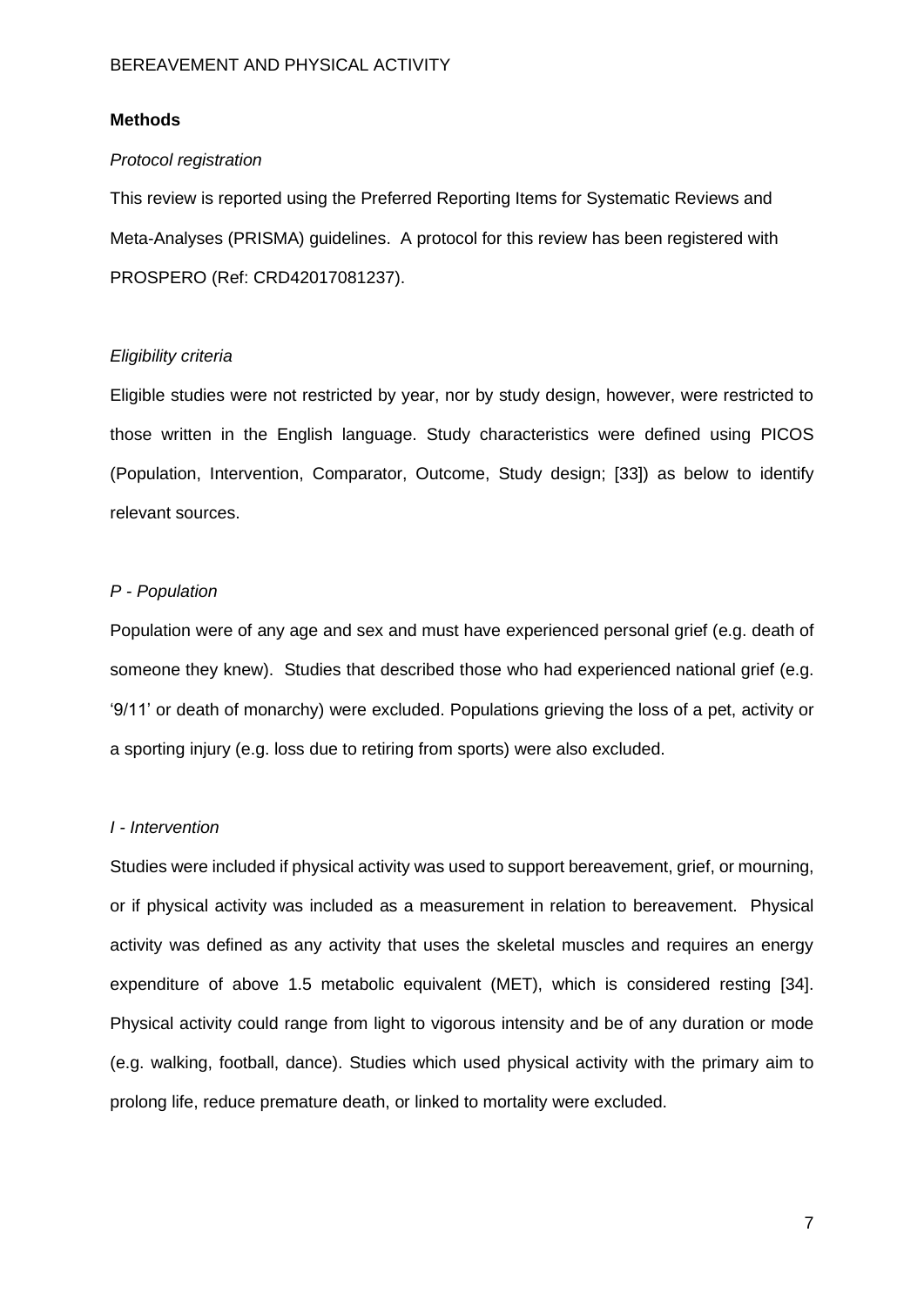## *C – Comparison*

This review did not restrict inclusion by comparator.

#### *O - Outcomes*

The primary outcomes were cognitive, affective, and behavioural grief outcomes. Cognitive/affective grief outcomes included anxiety, depression, anger, guilt, loneliness, posttraumatic stress, self-esteem, suicidal ideation, well-being, resilience, life satisfaction, and quality of life. Behavioural grief outcomes included alcohol or drug use, emotional eating, isolation, insomnia, self-harm, and suicide attempts. Other outcomes not listed but that were attributed as grief outcomes were documented.

### *S - Study Design*

All study designs were included in this review.

#### *Information sources*

This systematic review was performed during May 2019 and updated in November 2020 and includes studies from the inception of the databases. Initially, the Cochrane Library and PROSPERO were searched for relevant reviews to avoid duplication. A comprehensive search of the following electronic databases was then performed: BASE, Directory of Open Access Journals, Medline PubMed, PsycArticles, PsycINFO, Science Direct, Scopus, and SPORTDiscus. Once all appropriate articles were identified, cited references were hand searched for further appropriate articles.

## *Search strategy*

A combination of terms from medical subject headings (MeSH) and keyword variants were used to identify records. Search terms found in Table 1 were used and adapted to each database search.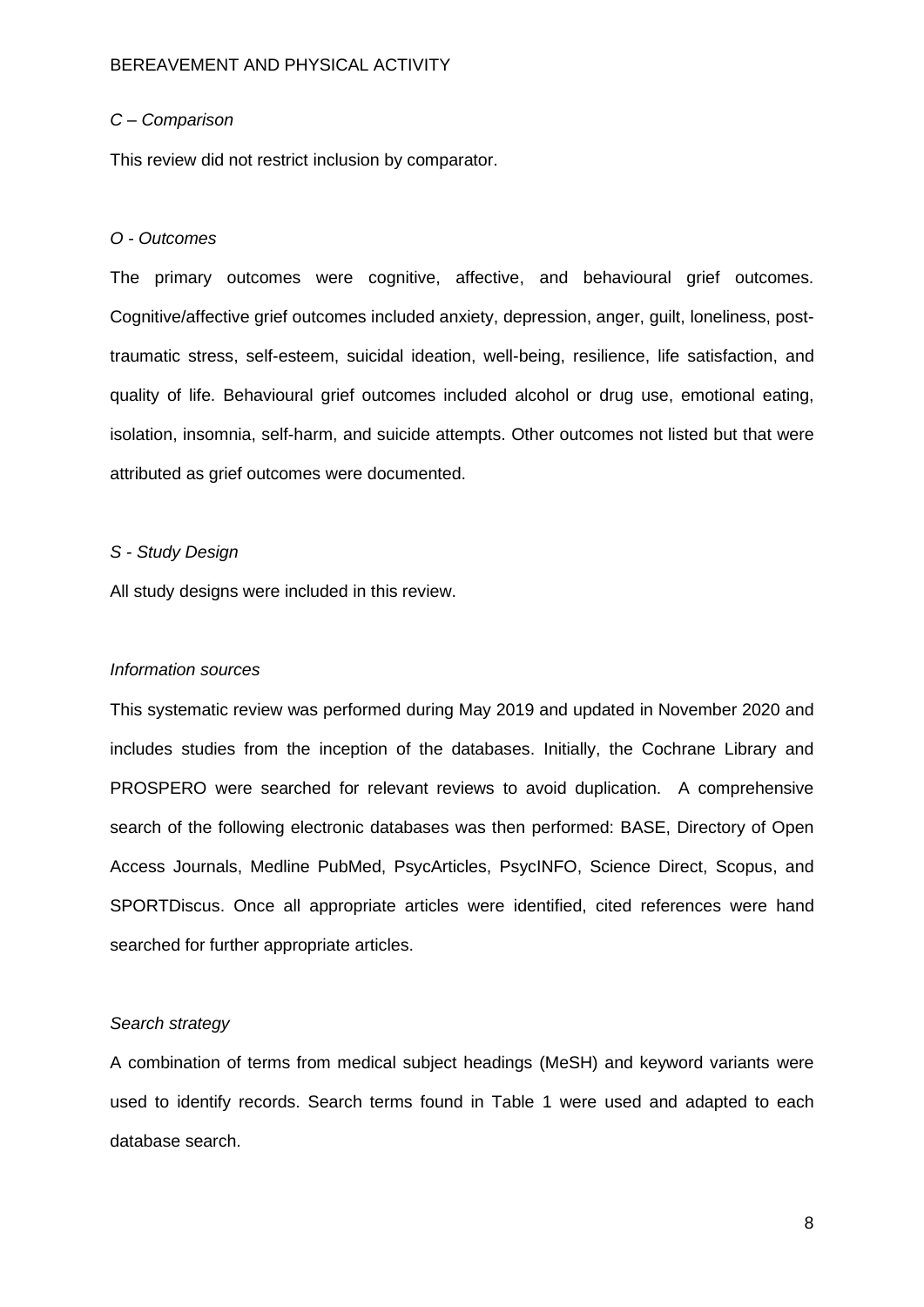| Concept             | Search terms                                                                       |
|---------------------|------------------------------------------------------------------------------------|
| Population          | MeSH Terms: Bereavement, grief                                                     |
|                     | Free text terms: Parental death, spousal death, sibling death, family death, child |
|                     | death, stillbirth                                                                  |
| Intervention        | MeSH Terms: Exercise, sport                                                        |
|                     | Free text terms: physical activit*, sport, exercise, outdoor physical activity,    |
|                     | adventure therapy                                                                  |
| Comparison          | None specified                                                                     |
| Outcomes            | MeSH Terms: Anxiety, depression, guilt, loneliness, suicide, substance related     |
|                     | disorders, insomnia                                                                |
|                     | Free text terms: anxiety, depress*, guilt*, anger, loneliness, post-traumatic      |
|                     | stress, self-esteem, suicid*, well-being, resilience, substance *use, substance    |
|                     | related disorder, emotional eating, isolation, insomnia, self-harm, concentration, |
|                     | quality of life, life satisfaction                                                 |
| <b>Study Design</b> | None specified                                                                     |

## **Table 1: Eligibility criteria based on PICOS study characteristics and search terms**

# *Study selection*

Records were imported into Mendeley [35] software with any duplicates removed by JW. All titles and abstracts were screened for clear violation of inclusion criteria followed by 100% full text screening for eligibility independently by JW and GWS. Any discrepancies in decision making were discussed and resolved with AMC.

#### *Data collection process*

Two reviewers (JW, AMC) independently extracted and inserted data from 100% of the articles into Excel, using a predefined data extraction form. This form was piloted and updated to include additional extraction categories for clarity using two initial studies. The final version included study title, authors, journal, publication date, country of study, study design characteristics (including type of study and any comparator groups), recruitment method, and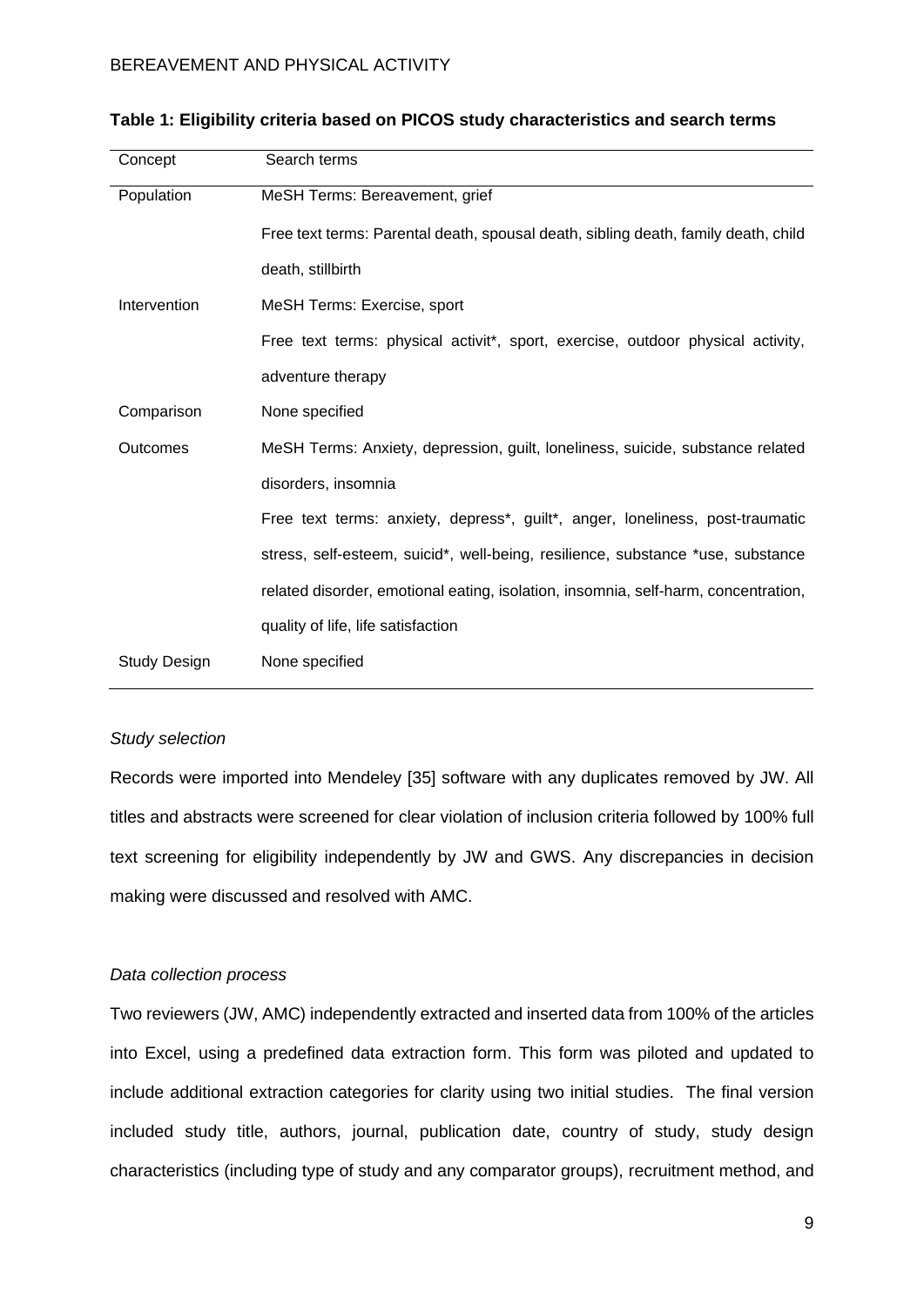funding source. Participant characteristics included sample size, demographics (age, sex, ethnicity, religion), relationship to deceased, length of and mean time since the bereavement. Interventions were described using the TIDieR (Template for Intervention Description and Replication) checklist and guidance framework [36], where relevant information such as intervention fidelity, tailoring, adaptions, provider, number of sessions, procedure, delivery, materials, type, and length of the intervention were recorded. The type of physical activity, measures used, theoretical frameworks, follow-up periods, and any behaviour change techniques [37] were recorded. It was noted if a control group was used. Outcome data recorded the aim, main outcomes, grief outcomes, and measurements used.

#### *Risk of bias in individual studies*

Two reviewers (JW, GWS) independently assessed the quality of the eligible studies using the Mixed Methods Appraisal Tool (MMAT) [38]. The MMAT supports the assessment of the quality of qualitative, quantitative (randomised, non-randomised and descriptive), and mixed methods studies. The quality of each study was ranked from 25%-100% by answering 'yes', 'no' or 'can't tell' to a series of questions. The MMAT questions centre around the relevance of study design (*Are there clear qualitative and quantitative research questions (or objectives), or a clear mixed methods question (or objective?*), sources (*Are the sources of qualitative data (archives, documents, informants, observations) relevant to address the research question (objective?*), participant randomisation (*Are participants (organisations) recruited in a way that minimizes selection bias?*), appropriate measures (*Are measurements appropriate (clear origin, or validity known, or standard instrument)?*), response rate (*Is there an acceptable response rate (60% or above?*), comparison groups, complete outcome data (*Are there complete outcome data (80% or above),* and, when applicable, an acceptable response rate *(60% or above),* or an acceptable follow-up rate for cohort studies *(depending on the duration of follow-up?*), participant blinding (*Is there a clear description of the allocation concealment (or blinding when applicable?*) and drop-out rates (*Is there low withdrawal/drop-out (below 20%?*).

10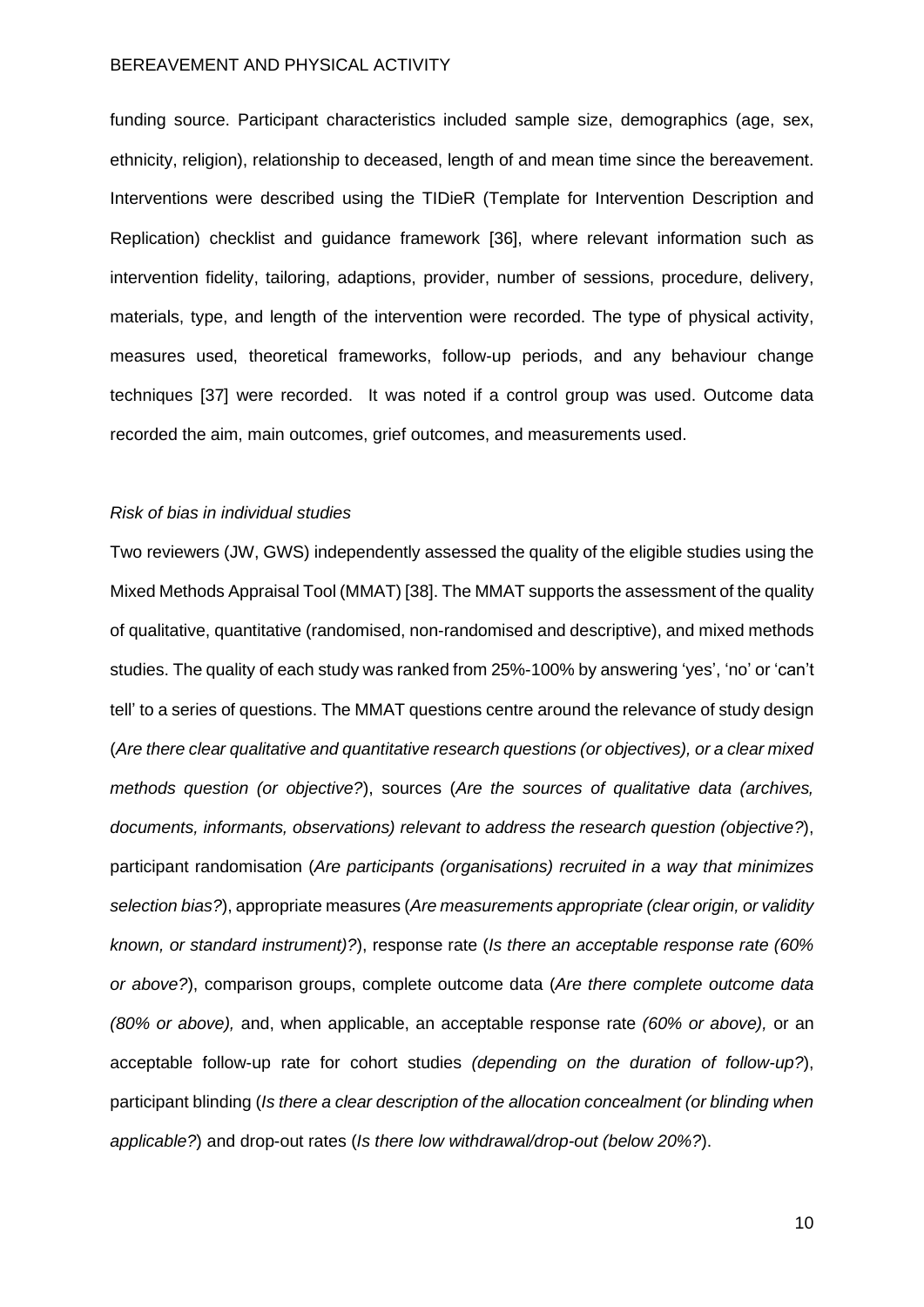# *Synthesis of results*

The impact of physical activity with any available measurement of the primary grief outcomes was reported. A meta-analysis was not possible due to the variety of outcomes and study designs; therefore, a narrative synthesis was performed.

# **Results**

# *Study Selection*

A total of 1545 titles and abstracts were initially identified from the search criteria, with an additional two included from hand searching. Of these, 248 duplicates were removed, leaving 1299 records to be screened. Of these, 1248 titles and abstracts were excluded, leaving 51 articles for full text review. A total of 25 of these articles met the inclusion criteria and were included in the analysis (see Figure 1).



**Figure 1: PRISMA diagram for the systematic review of the role of physical activity following a bereavement**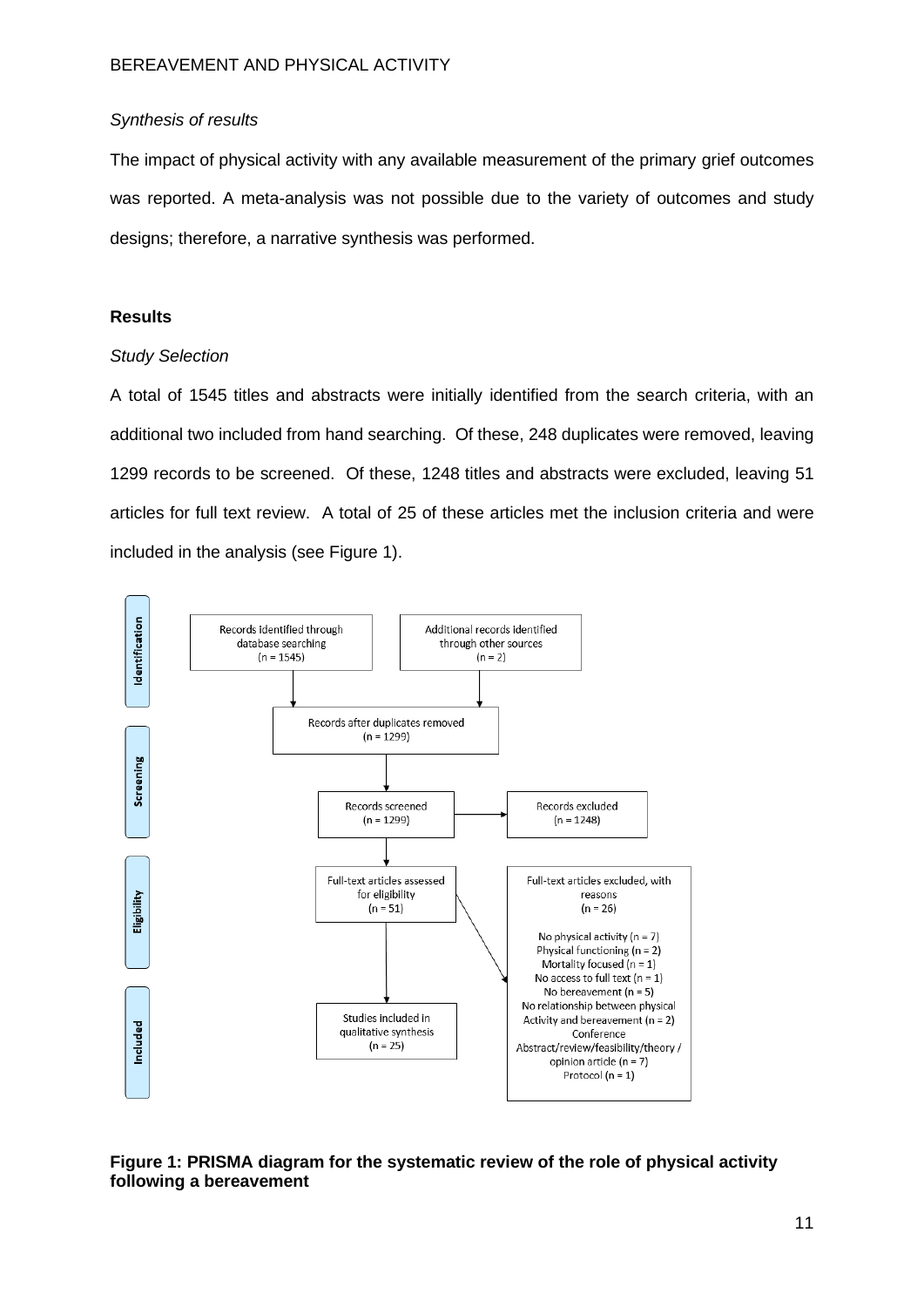#### *Study Characteristics*

Within these articles, nine of the studies used qualitative interviews and observations, 14 were quantitative using a variety of questionnaires as measurement tools; two of the studies used mixed methods of qualitative and quantitative methods. Of the 14 quantitative studies, seven of these were experimental designs [39–45]. The eligible articles were from eleven different countries, the majority in the United States of America (n=10) [39–41,44,46–51] , followed by the United Kingdom (n=4) [52–55], Canada (n=2) [56,57], South Korea (n=1) [45], Israel (n=1) [58], China (n=1) [59], Sweden (n=1) [60], Africa (n = 1) [61] and Germany (n=1) [62], Hong Kong (n=1) [43] and Korea (n=1) [42]. There was one study with an unknown location [63]. An overview of the study characteristics and findings can be found in Table 2.

## *Participant characteristics*

A total of 157,068 individuals participated across the 25 articles, with an age range of 6-91 years old. Studies included 47.5% males and 52% females; 0.5% could not be attributed as two papers failed to provide details on participant sex. The high overall sample size is due to two studies with a total of 139,097 [62] and 12,759 [51] participants respectively. Four ethnicities were reported across 12 studies, specifically Hispanic, Caucasian, Asian, and African-American. 13 studies did not mention ethnicity [42,43,45–47,52,55–62] or just stated 'other' [48].

### *Grief Outcomes*

A total of 26 different grief outcomes were mentioned. Depression was most commonly mentioned in 12 studies [39–41,43,45,47,48,51,54,55,59,63], followed by anxiety (n=6) [39,40,43,53–55], stress (n=4) [41,42,54,60], non-defined grief (n=3) [42,46,49], PTSD (n=3)  $[39,40,44]$ , sleep problems/insomnia (n=2)  $[51,52]$ , aggression (n=2)  $[53,54]$ , life satisfaction (n=2) [45,62], quality of life (n=2) [41,47], fatigue (n=2), well-being (n=2) [43,62], immune responses (n=1) [42], general affect (n=1) [50], childhood traumatic grief (n=1) [44], self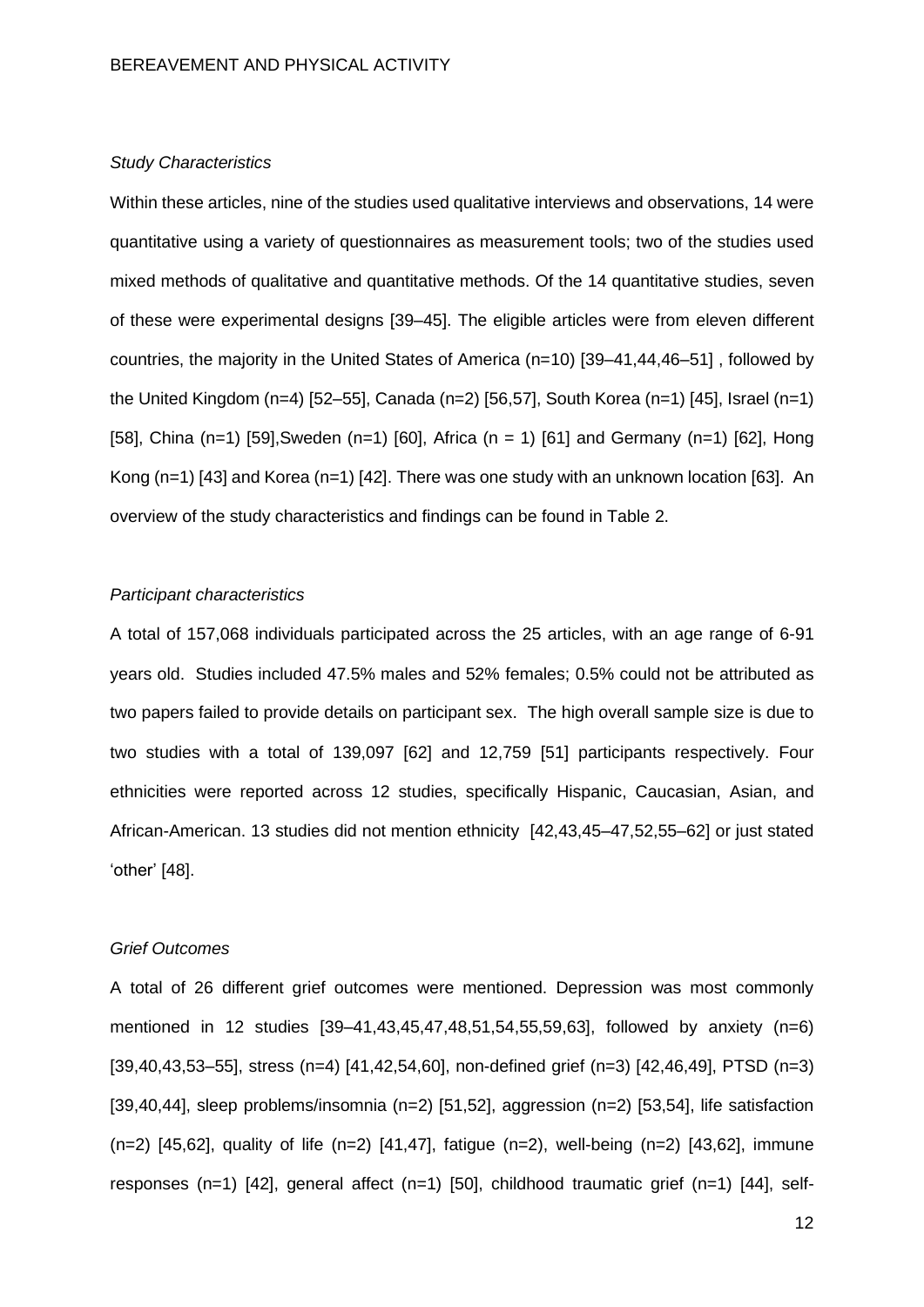esteem (n=1) [59], panic attacks (n=1) [54], loneliness (n=1) [59], crying (n=1) [52], emptiness  $(n=1)$  [52], sadness  $(n=1)$  [52], numbness  $(n=1)$  [52], change in appetite  $(n=1)$  [52], suicidal ideation  $(n=1)$  [39], psychological distress  $(n=1)$  [61], and emotional regulation  $(n=1)$  [40]. Whilst not defined as grief outcomes, developing coping strategies was mentioned in four studies [52,56–58].

### *Types of bereavement*

Eight different types of bereavement were reported within the included studies: spousal bereavement (n=6), parental bereavement (n=5), health professional-to-patient bereavement  $(n=4)$ , multiple bereavement  $(n=4)$ , bereavement following still-birth  $(n=3)$ , later-life bereavement (n=1), caregiver bereavement (n=1), and non-specified bereavement (n=1).

#### *Length of bereavement*

The time since death related to the bereavement varied between studies, from 0 months to 15 years. Length of time since death was omitted from six studies [41,46,49,51,52,55,59,61]. The longest length of time since death was 15 years [53,54]. 11 studies examined recent bereavement up to two years since death. Length of time participants had known the person who died was not routinely reported.

## *Types of Physical Activity*

There were 22 different physical activities mentioned. Brewer and Sparkes [53,54], through interviews, found activities such as martial arts, rugby, football, running, and walking were beneficial following parental bereavement. Others [44] found canoeing, hiking, treasure hunts, and other play activities helped with PTSD in young people who had been bereaved of a parent. These findings were supported [49], with traditional camping activities such as canoeing being found to be helpful after parental bereavement. Dan-Jeon breathing and stretching was found to decrease levels of stress and increase life satisfaction [42,45]. Qigong (similar to Tai Chi) was found to reduce feelings of fatigue [43]. Physical activities such as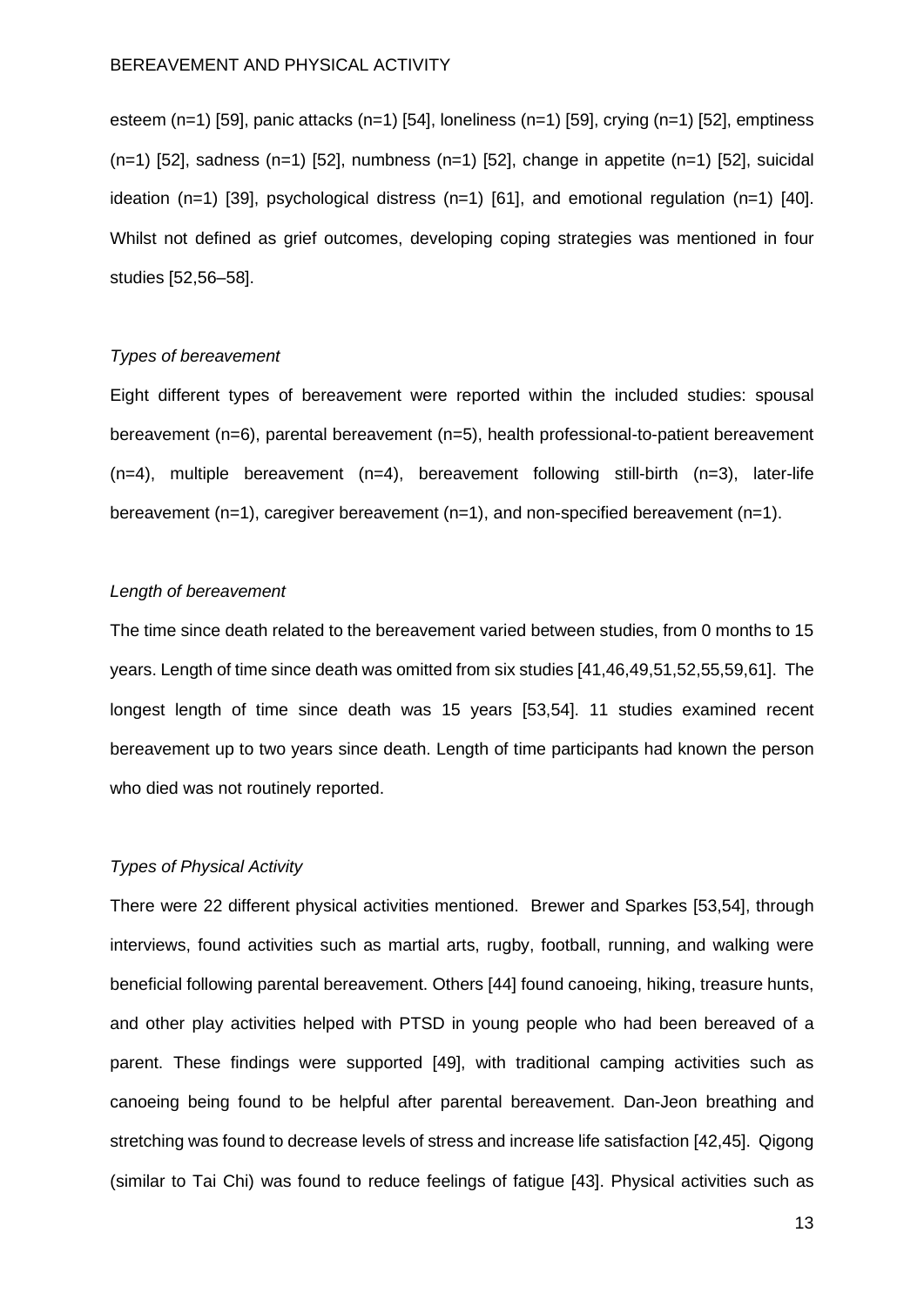yoga, walking and running were reported [40,47,48] to be useful in supporting grief following pre-natal death (still-birth). Walking was also found to be supportive for widowed individuals following the death of a spouse [60].

The above studies provided details of the type of physical activity used or mentioned within the research as it was a main aim or focus. Others without such focus, found activities including, sports, spending time outdoors, cycling, hiking, yoga, and running were effective coping strategies used by medical practitioners after the death of a patient [56–58]. A number of studies failed to record type of physical activity when investigating its impact on grief outcomes. These were often studies which used cross-sectional designs, accessed large databases, or used health behaviour questionnaires that were asking about generic physical activity performance [39,41,46,47,50–52,55,56,58,59,61,63].

#### *Behavioural Change Techniques (BCTs) used in interventions*

Commonly, eligible papers did not provide enough detail on techniques related to increasing physical activity. Two studies [42,45] report on the same project whereby intervention participants were given a demonstration led by a Dan-jeon master, weekly instructions on performance, and the opportunity to practice stretching activities. Using the BCT Taxonomy Version 1 [64], these studies used BCTs: 6.1 (Demonstration of the behaviour), 9.1 (Credible source), 4.1 (Instruction on how to perform the behaviour), and 8.1 (Behavioural practice/ rehearsal). Another study [39] used the same four BCTs, with the additional BCT 2.3 (Selfmonitoring of behaviour). Within this study, participants were provided with a demonstration, instructed for the first 5 weeks, practiced stretching exercises which were led by a Qigong master and self-monitored their physical activity. One study, [39] focused on digital monitoring of health behaviours, using BCTs 2.2. (feedback on behaviour) and 2.1 (monitoring of behaviour without feedback). Another study using an online yoga programme [40], used BCT 9.1 (credible source), using a reliable source for yoga videos. BCT 12.5 (adding objects to the environment) and 4.4 (instructions on how to perform behaviour) were also used within the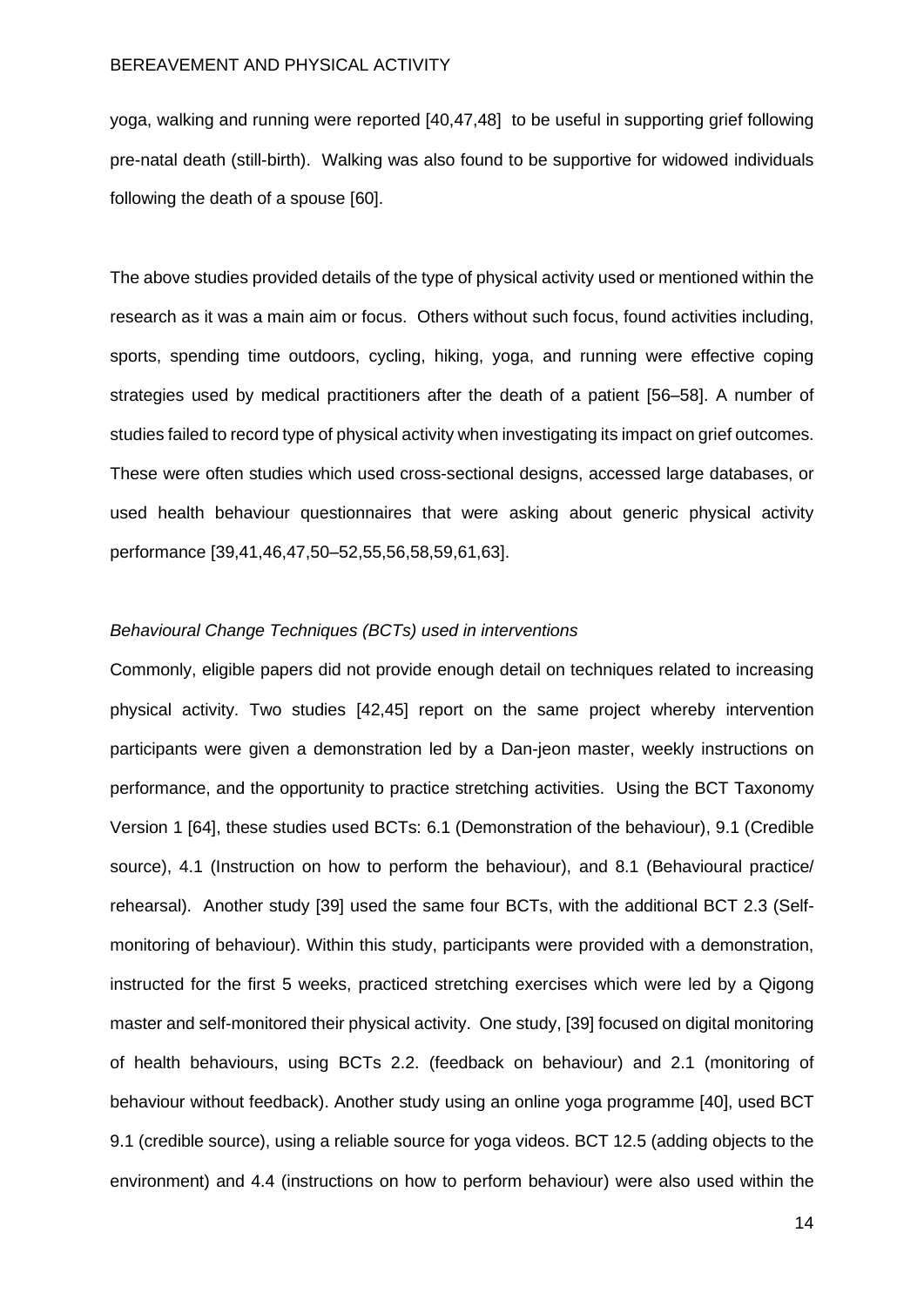intervention, by providing yoga equipment, and instructions on how to use the videos. BCTs were unable to be coded for all other studies, often as they were not interventional in nature.

#### *Risk of Bias in individual studies*

From the eligible studies, using the Mixed Methods Appraisal Tool [36] to assess study quality (see Table 3), ten articles were rated with 100% [44,49,52–55,57–59,62], 11 scored 75% [39– 43,45,47,48,50,60,63], with the remaining four scoring 50% [46,51,56,61].

#### *Summary of studies*

A synthesised narrative of the overall results provides evidence which suggests that physical activity can support grief outcomes following a bereavement. Physical activity was found to allow those who have experienced a bereavement to express emotions, escape from grief, retain memories, and gain a sense of freedom [53,54]. Participating in physical activity allowed individuals to create friendships, drawing upon social support, whilst also creating closer family cohesion [49,54]. Physical activity enabled individuals who have experienced bereavement to reduce levels of depression, stress, loneliness and PTSD [42,44,48,59,63]. Medical professionals used sport and physical activity as a coping strategy after experiencing patient death [52,56–58]. Engagement in physical activity, was, however, reported to reduce following a bereavement [60], with some identifying barriers such as guilt, lack of time, fatigue and no motivation to be active, for this reduction [47] . Although, it was acknowledged that physical activity levels increased with time [60] and that once barriers were overcome, it helped individuals to feel better following a bereavement [48].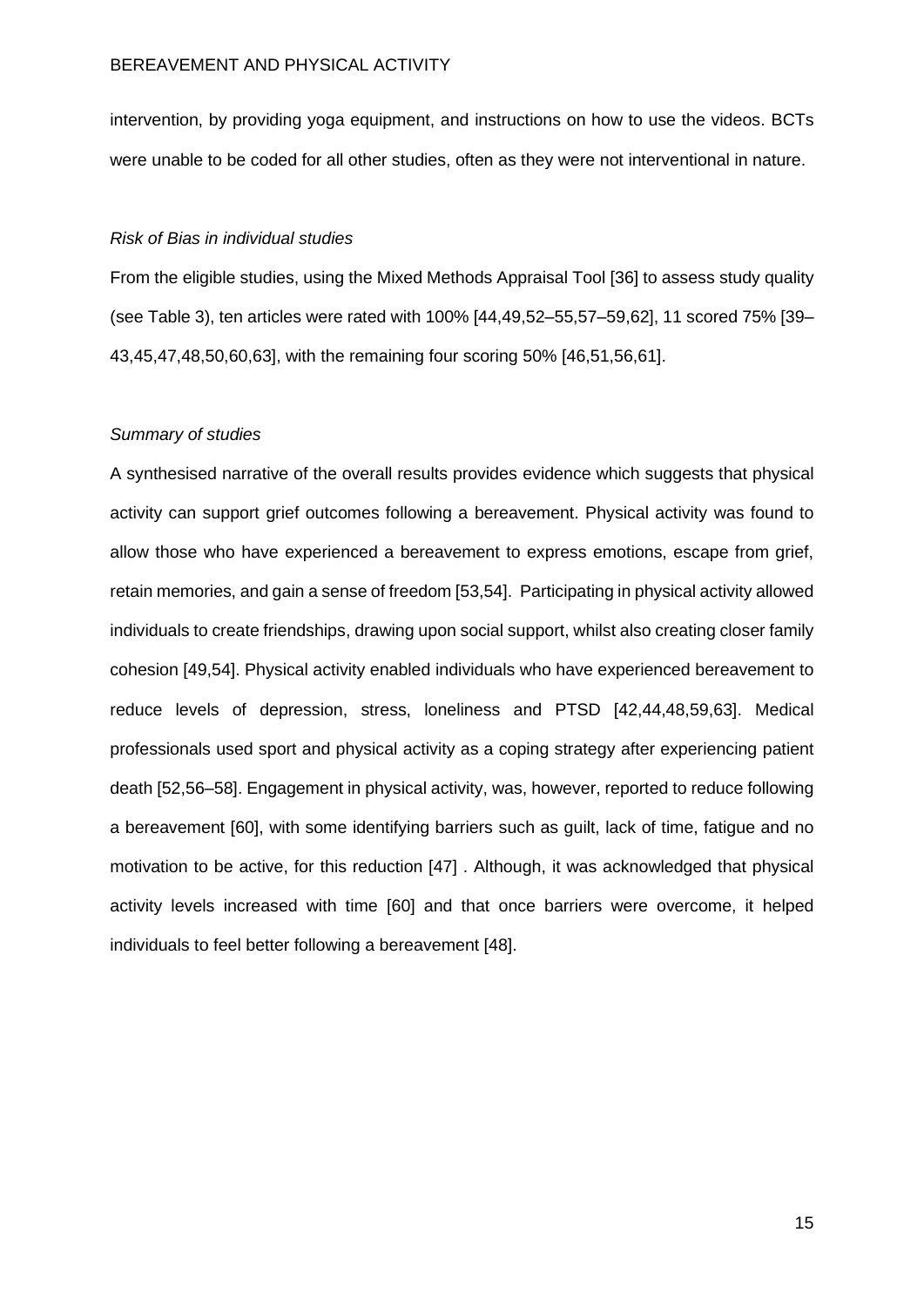| <b>Author</b><br>(year)                         | <b>Title of article</b>                                                                                                                                     | <b>Study type</b><br>(Methods)                                     | <b>Sample</b><br><b>Size</b> | Participant<br>details                                           | Type of<br>bereavement                            | Grief<br><b>Outcome</b><br>(Measure                              | Type of<br><b>Physical</b><br>activity | <b>Main Findings</b>                                                                                                                                                                                                                  |  |
|-------------------------------------------------|-------------------------------------------------------------------------------------------------------------------------------------------------------------|--------------------------------------------------------------------|------------------------------|------------------------------------------------------------------|---------------------------------------------------|------------------------------------------------------------------|----------------------------------------|---------------------------------------------------------------------------------------------------------------------------------------------------------------------------------------------------------------------------------------|--|
| and                                             |                                                                                                                                                             |                                                                    |                              | <b>Age Range</b><br>(Mean)                                       | [Length of<br>bereavement                         | used)                                                            |                                        |                                                                                                                                                                                                                                       |  |
| Country                                         |                                                                                                                                                             |                                                                    |                              | <b>Sex</b>                                                       | $(mean)$ ]                                        |                                                                  |                                        |                                                                                                                                                                                                                                       |  |
| [Ref<br>Number]                                 |                                                                                                                                                             |                                                                    |                              |                                                                  |                                                   |                                                                  |                                        |                                                                                                                                                                                                                                       |  |
| <b>Brewer</b> and<br>Sparkes<br>(2011)<br>UK    | Young people living<br>with parental<br>bereavement: Insights<br>from an ethnographic<br>study of a UK                                                      | Qualitative<br>(Ethnography -<br>Interviews and<br>Observations)   | 13                           | 9-25 years<br>(25.15)<br>Male<br>$(n=6)$                         | Parental<br>death<br>$[2-15$ years<br>(9.75)      | anxiety,<br>depression.                                          | football,<br>walking,<br>running       | Aggression, Martial arts, Seven key<br>themes<br>related<br>to a<br>bereavement<br>experience<br>camp<br>1) expressing emotion, 2)<br>identified:<br>physical activity, 3) positive adult<br>relationships, 4) area of competence, 5) |  |
| [53]                                            | childhood<br>bereavement service                                                                                                                            |                                                                    |                              | Female<br>$(n=7)$                                                |                                                   |                                                                  |                                        | friendships/social support, 6) having<br>fun/ humour and 7) transcendence                                                                                                                                                             |  |
| Brewer and<br>Sparkes<br>(2011)<br>UK<br>$[54]$ | The meanings of<br>outdoor physical<br>activity for parentally<br>bereaved young<br>people in the United<br>Kingdom: insights from<br>an ethnographic study | Qualitative<br>(Semi-structured<br>Interviews and<br>Observations) | 13                           | 9-25 years<br>(25.15)<br>Male<br>$(n=6)$<br>Female<br>$(n=7)$    | Parental<br>death<br>$[2-15$ years<br>(9.75)      | Anxiety,<br>aggression,<br>panic<br>attacks,<br>stress           | Rugby,<br>Sports,<br>Exercise          | Martial Arts, Physical activity provided: 1) a sense of<br>freedom, 2) a distraction/escapism, 3)<br>enabled memories to be retained and 4)<br>created family cohesion                                                                |  |
| Chen et al.<br>(2005)<br><b>USA</b><br>$[41]$   | <b>Health behaviours</b><br>associated with better<br>quality of life for older<br>bereaved persons                                                         | Quantitative<br>(Questionnaire)                                    | 200                          | $50+$ years<br>(66.3)<br>Male<br>$(N=53)$<br>Female<br>$(N=147)$ | Later Life<br>bereavement<br>[No range or<br>mean | Quality of<br>life,<br>Depression,<br><b>Stress</b><br>(RAND-36) | Exercise<br>(Not<br>Specified)         | Exercising one or more days per week<br>consistently predicted better quality of<br>life outcomes.                                                                                                                                    |  |

# **Table 2: Summary of data extraction to understand the role of physical activity in individuals who have been bereaved**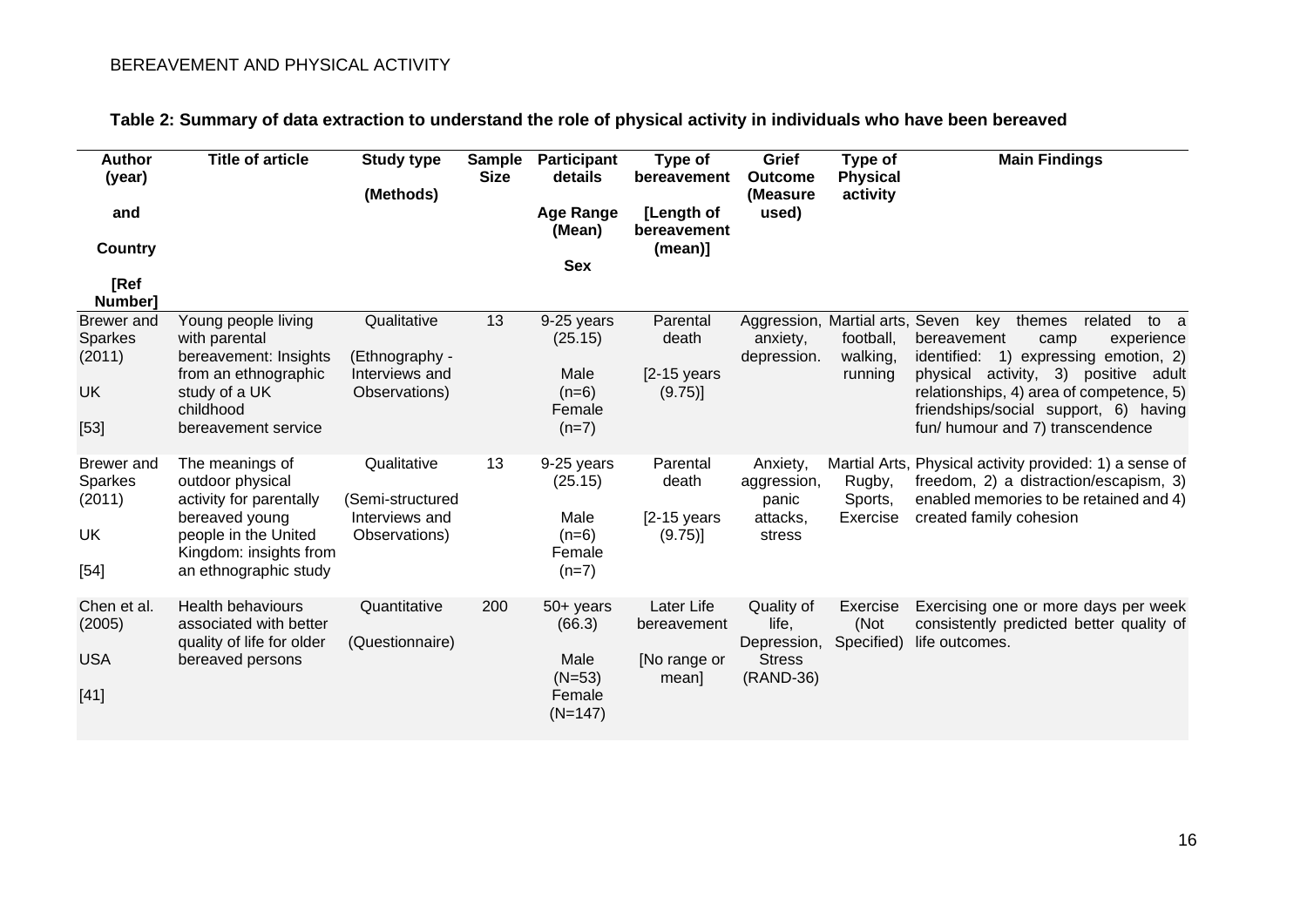| Gorman and<br>Cacciatore<br>(2020)<br><b>USA</b><br>$[46]$ | Care-farming as a<br>catalyst for healthy and<br>sustainable lifestyle<br>choices in those<br>affected by traumatic<br>grief | Qualitative<br>(Questionnaire<br>and semi-<br>structured<br>interviews) | 120 | 18-55 years<br>Male<br>$(n=21)$<br>Female<br>$(n=99)$              | Multiple<br><b>Bereavements</b><br>[No range or<br>mean]          | Grief [non-<br>defined]     | Walking,<br>Kayaks,<br>physical<br>activity                     | siblings<br>and<br><b>Bereaved</b><br>parents,<br>spouses described significant pivots<br>non-defined toward healthier eating, sleeping and<br>increased<br>physical activity. Care-<br>farming may have a potential influence<br>in positive changes to health and health<br>behaviours. Experiences at the care-<br>farm prompted an uptake in physical<br>activity in the outdoors. |
|------------------------------------------------------------|------------------------------------------------------------------------------------------------------------------------------|-------------------------------------------------------------------------|-----|--------------------------------------------------------------------|-------------------------------------------------------------------|-----------------------------|-----------------------------------------------------------------|----------------------------------------------------------------------------------------------------------------------------------------------------------------------------------------------------------------------------------------------------------------------------------------------------------------------------------------------------------------------------------------|
| Granek et al.<br>(2017)<br>Canada<br>[56]                  | Experiences of<br>Canadian oncologists<br>with difficult patient<br>deaths and coping<br>strategies used                     | Quantitative<br>(Online<br>Questionnaire)                               | 98  | $20 - 61 +$<br>(No mean)<br>Male<br>$(N=50)$<br>Female<br>$(N=48)$ | <b>Patient Death</b><br>$[0-3+$ deaths<br>per month (no<br>mean)] | Coping<br>strategies        | Exercise<br>(not<br>specified)                                  | A broad variety of coping strategies<br>were used in responding to patient<br>death. Exercising and watching sports<br>were among those used as a coping<br>strategy.                                                                                                                                                                                                                  |
| Granek, et<br>al. (2016)<br>Israel<br>[58]                 | <b>Barriers and facilitators</b><br>in coping with patient<br>death in clinical<br>oncology                                  | Qualitative<br>(Interviews-<br>Grounded<br>Theory)                      | 22  | 32-70 years<br>(47)<br>Male<br>$(N=14)$<br>Female<br>$(N=8)$       | <b>Patient Death</b><br>$[1-25$ deaths<br>per month (5)]          | Coping<br>strategies        | Watching<br>soccer,<br>defined)                                 | Coping strategies for a patient death<br>included<br>cognitive,<br>behavioural,<br>sports (not relational,<br>professional and spiritual<br>methods.<br>Participating<br>or watching<br>sports were included within behavioural<br>coping strategies.                                                                                                                                  |
| Granek, et<br>al. (2016)<br>Canada<br>$[57]$               | Paediatric oncologists'<br>coping strategies for<br>dealing with patient<br>death                                            | Qualitative<br>(Interviews-<br>Grounded<br>Theory)                      | 21  | 31-74 years<br>(43)<br>Male<br>$(N=10)$<br>Female<br>$(N=11)$      | <b>Patient Death</b><br>$[1-13$ deaths<br>per month<br>$(1.5)$ ]  | Coping<br><b>Strategies</b> | Walking,<br>yoga,<br>running,<br>cycling,<br>hiking,<br>dancing | After a patient death, physical activity<br>was an important coping strategy, it<br>allowed oncologists to 'let off steam'.<br>Oncologists participated in a variety of<br>regular physical<br>activities,<br>often<br>outdoors and in nature.                                                                                                                                         |
| Grimby et al.<br>(2008)<br>Sweden                          | Walking habits in<br>elderly widows                                                                                          | <b>Mixed Methods</b><br>(Questionnaire &<br>Interviews)                 | 701 | 51-89 years<br>(76)                                                | Spousal Death<br>$[3$ months - 4<br>years<br>(no mean)]           | <b>Stress</b>               | Walking                                                         | Initially following the death of a spouse,<br>there was a reduction in physical<br>activity, with women having a reduced<br>perception of<br>being healthy.<br>- This                                                                                                                                                                                                                  |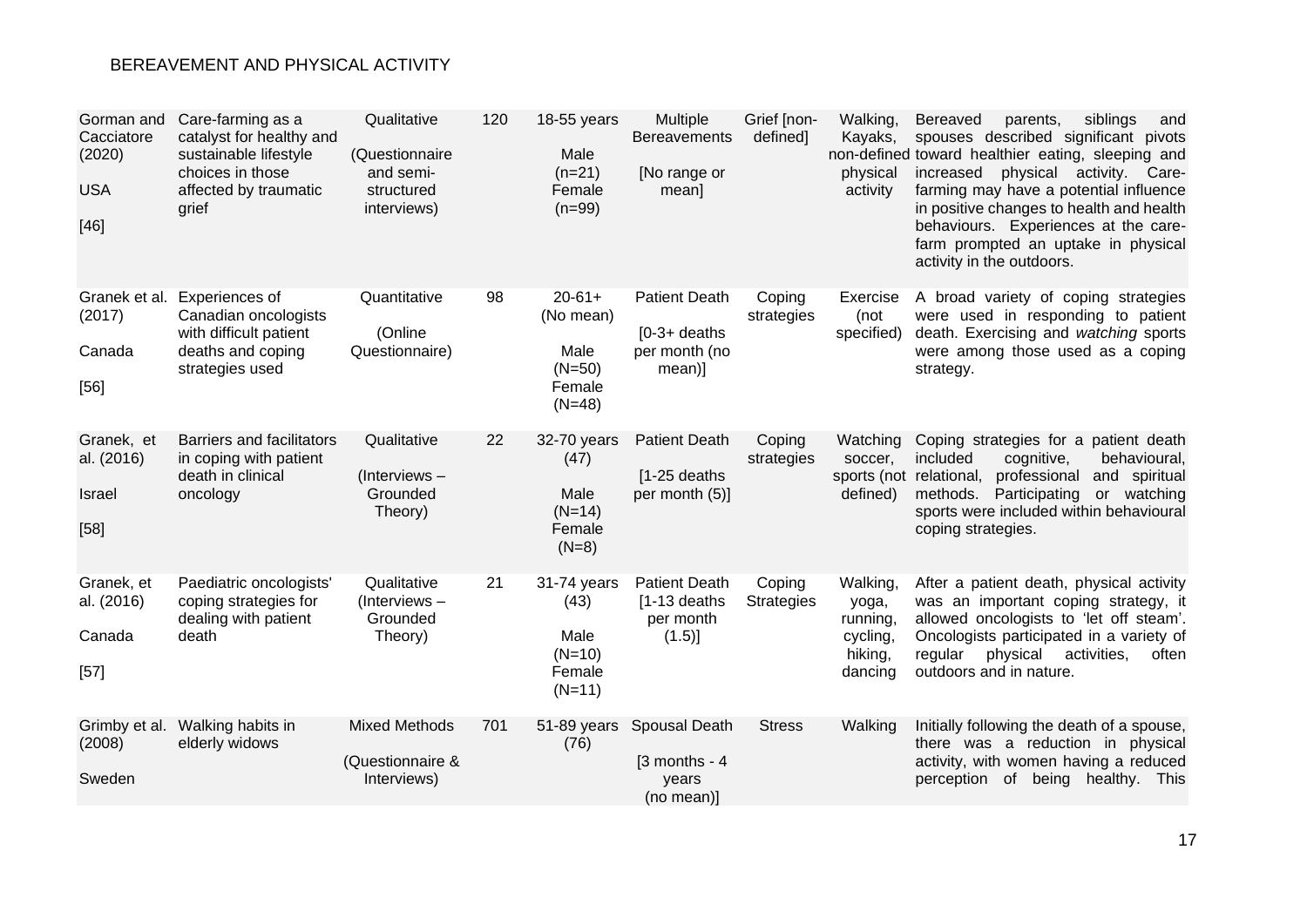[60] physical activity, and perception increased with time after bereavement.

| Gyasi and<br>Phillips<br>(2019)<br>Africa<br>[61] | Risk of Psychological<br>Distress Among<br><b>Community-Dwelling</b><br><b>Older Adults</b><br><b>Experiencing Spousal</b><br>Loss in Ghana. | <b>Mixed Methods</b><br>(Interviews and<br>Questionnaires) | 1200 | $50+$<br>Male<br>$(N=759)$<br>Female<br>$(N = 441)$ | Spousal Death Psychologic<br>[No range of<br>mean]       | al distress                                  | Non-<br>defined<br>sports    | Psychological distress, increased with<br>spousal loss, in women but not in men.<br>The association between spousal loss<br>and psychological distress was reduced<br>as social support resources<br>and<br>physical activity was increased.                                                                                                                                                                                                                                                                                              |
|---------------------------------------------------|----------------------------------------------------------------------------------------------------------------------------------------------|------------------------------------------------------------|------|-----------------------------------------------------|----------------------------------------------------------|----------------------------------------------|------------------------------|-------------------------------------------------------------------------------------------------------------------------------------------------------------------------------------------------------------------------------------------------------------------------------------------------------------------------------------------------------------------------------------------------------------------------------------------------------------------------------------------------------------------------------------------|
| Huberty, et<br>al. (2014)<br><b>USA</b><br>$[47]$ | A qualitative study<br>exploring women's<br>beliefs about physical<br>activity after stillbirth                                              | Qualitative<br>(Interviews)                                | 24   | 19-44 years<br>(33)<br>Female<br>$(N=24)$           | Foetal/<br>pre-natal death<br>[<12 months<br>(6.33)      | Depression,<br>Quality of<br>Life            | Physical<br>activity         | The major barriers to physical activity<br>were emotional responses, lack of<br>motivation, feeling tired, guilt, letting go<br>of the pregnancy body, seeing other<br>babies and lack of time. Physical activity<br>allowed them to feel better emotionally,<br>helping them to cope; gave time for<br>themselves to work through grief and<br>was motivated by body shape/ weight.                                                                                                                                                      |
| Huberty, et<br>al. (2014)<br><b>USA</b><br>$[48]$ | Physical activity and<br>depressive symptoms<br>after stillbirth:<br>Informing future<br>interventions                                       | Quantitative<br>(Descriptive<br>exploratory)               | 175  | $19-45$ years<br>(31.26)<br>Female<br>$(N=175)$     | Foetal/<br>pre-natal death<br>[0-12 months<br>(No mean)] | Depression<br>(EPDS)                         | Yoga,<br>walking,<br>jogging | 38% of women used physical activity to<br>cope with depression following a<br>stillbirth. Women participated in the<br>recommended guidelines for physical<br>activity: 60% before stillbirth, 47%<br>during pregnancy and 61% after still<br>birth. Of those that reported using<br>physical activity to cope after stillbirth,<br>they did so to help with depression<br>(58%), weight loss (55%), and better<br>overall physical health (52%). To cope<br>with stillbirth, women used walking<br>(67%), jogging (35%), and yoga (23%). |
| Huberty, et<br>al., (2020)<br><b>USA</b>          | Online yoga to reduce<br>post-traumatic stress in<br>women who have<br>experienced stillbirth: a                                             | Quantitative<br>(RCT)                                      | 90   | $18+$<br>Female<br>$(N=90)$                         | Foetal/                                                  | PTSD,<br>Anxiety,<br>Emotional<br>regulation | Yoga,<br>tone                | There was significant decreases in<br>pre-natal death Depression, stretch and PTSD and depression; and<br>improvements in self-rated health, post<br>intervention for those within the<br>intervention (yoga) conditions.                                                                                                                                                                                                                                                                                                                 |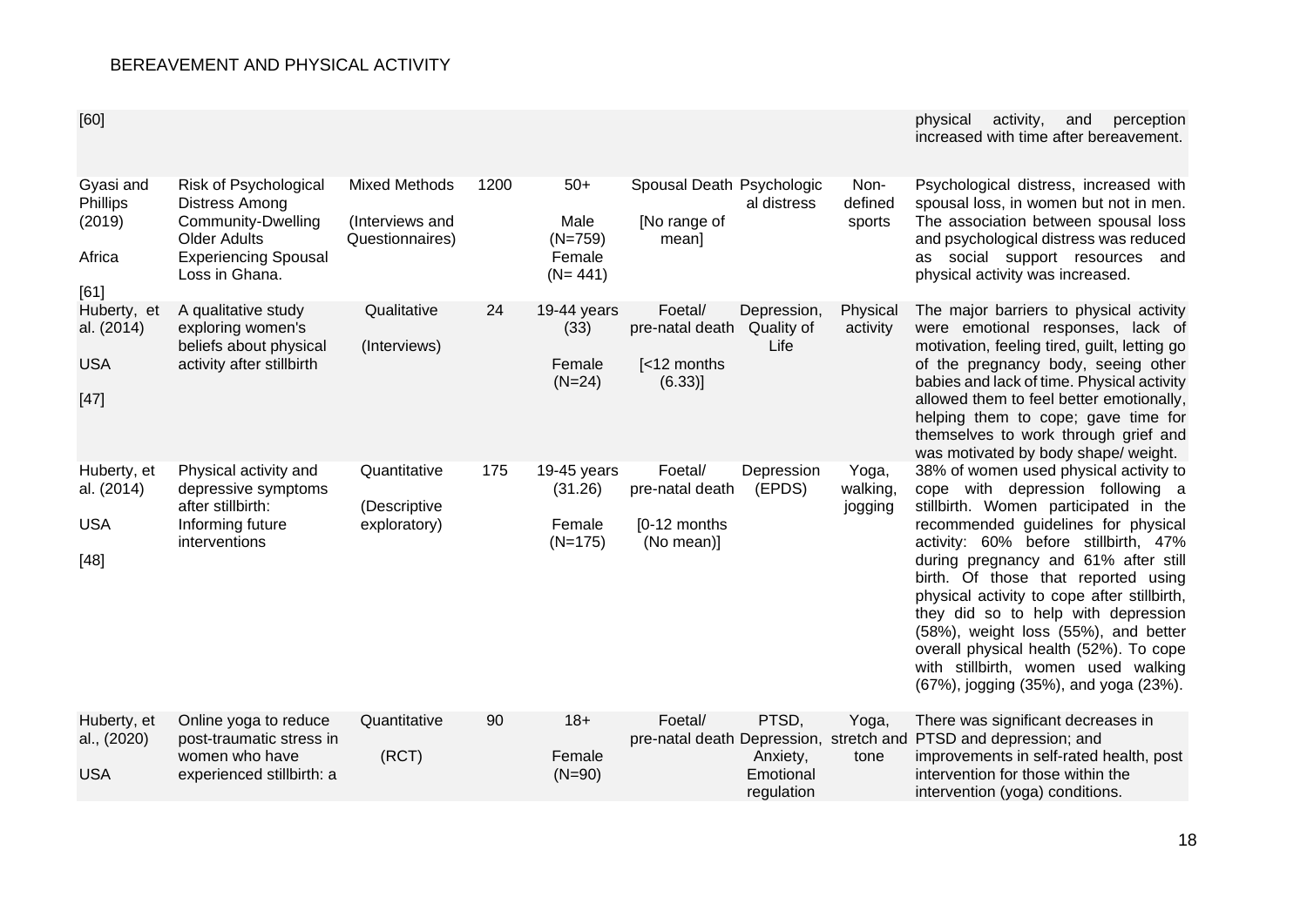| $[40]$                                              | randomized control<br>feasibility trial.                                                                                  |                                                |     |                                                                                                                   | [6 weeks -24<br>months (40.92<br>weeks)]                                                      |                                                                                                |                                                                             |                                                                                                                                                                                                                                                                                                                                                                                              |
|-----------------------------------------------------|---------------------------------------------------------------------------------------------------------------------------|------------------------------------------------|-----|-------------------------------------------------------------------------------------------------------------------|-----------------------------------------------------------------------------------------------|------------------------------------------------------------------------------------------------|-----------------------------------------------------------------------------|----------------------------------------------------------------------------------------------------------------------------------------------------------------------------------------------------------------------------------------------------------------------------------------------------------------------------------------------------------------------------------------------|
| Kang and<br>Yoo (2007)<br>Korea<br>$[42]$           | Effects of a<br>bereavement<br>intervention program in<br>middle-aged widows in<br>Korea                                  | Qualitative<br>(Quasi-<br>experimental)        | 27  | $36 - 64$<br>(intervention<br>55.8,<br>control 54.4)<br>Female<br>$(N=27)$                                        | Spousal death<br>[2-6 months]<br>(no mean)]                                                   | Grief,<br>stress,<br>immune<br>response                                                        | breathing<br>and<br>stretching                                              | Dan-Jeon An experimental group, participating in<br>Dan-Jeon breathing sessions, a self-<br>help group activity, and a health check<br>showed significantly greater decrease<br>in grief levels and symptoms of stress<br>compared to a control group who<br>received only a health check.                                                                                                   |
| Li et al.,<br>(2015)<br>Hong Kong<br>$[43]$         | From body to mind and<br>spirit: Qigong exercise<br>for bereaved persons<br>with chronic fatigue<br>syndrome-like illness | Quantitative<br>(Intervention)                 | 46  | 23-52 years<br>(intervention)<br>46 [median],<br>control 45<br>[median])<br>Male<br>$(N=6)$<br>Female<br>$(N=40)$ | Spousal death,<br>sibling death,<br>parental death,<br>other death<br>[<2 years (no<br>mean)] | Fatigue,<br>depression,<br>anxiety,<br>well-being                                              | Qigong                                                                      | Bereaved participants with an illness<br>likened to chronic fatigue syndrome had<br>significantly higher mental fatigue<br>scores and lower physical functioning<br>non-bereaved<br>participants.<br>than<br>within<br>Participants<br>the<br>Qigoing<br>intervention group had a significant<br>decrease in mental and physical fatigue<br>after 3 months compared to the control<br>group. |
| McClatchey<br>et al. (2009)<br><b>USA</b><br>$[44]$ | Efficacy of a camp-<br>based intervention for<br>childhood traumatic<br>grief                                             | Quantitative<br>(Intervention)                 | 100 | 6-16 years<br>(no mean)<br>Male<br>$(N=48)$<br>Female<br>$(N=52)$                                                 | Parental death<br>[0-48 months<br>(Camp A 12.57<br>months),<br>Camp B 15.11<br>months)        | <b>PTSD</b><br>[DSM-IV]<br>Childhood<br>traumatic<br>grief<br>(Extended<br>Grief<br>Inventory) | Canoeing,<br>hiking,<br>treasure<br>hunts, and<br>other play<br>activities. | A short term, trauma-focused<br>grief<br>camp reduced traumatic grief and post<br>traumatic grief disorder in children who<br>had been parentally bereaved. Children<br>participated in a range of traditional<br>activities<br>(canoeing)<br>camp<br>and<br>counselling.<br>Symptoms<br>of<br>both<br>traumatic grief and PTSD continued to<br>decline at a 2-week follow-up.               |
| McClatchey<br>al. (2012)<br><b>USA</b><br>[49]      | Healing components of<br>a bereavement camp:<br>Children and<br>adolescents give voice<br>to their experiences            | Qualitative<br>(Semi-structured<br>interviews) | 32  | 8-17 years<br>(11.47)<br>Male                                                                                     | Parental death<br>[not mentioned<br>(no mean)]                                                | Grief                                                                                          | Traditional<br>camp<br>activities:<br>canoeing                              | Traditional camp activities such as<br>canoeing were viewed as the most<br>enjoyable and a healing element where<br>children were able to connect with each<br>other. Counselling was viewed as the                                                                                                                                                                                          |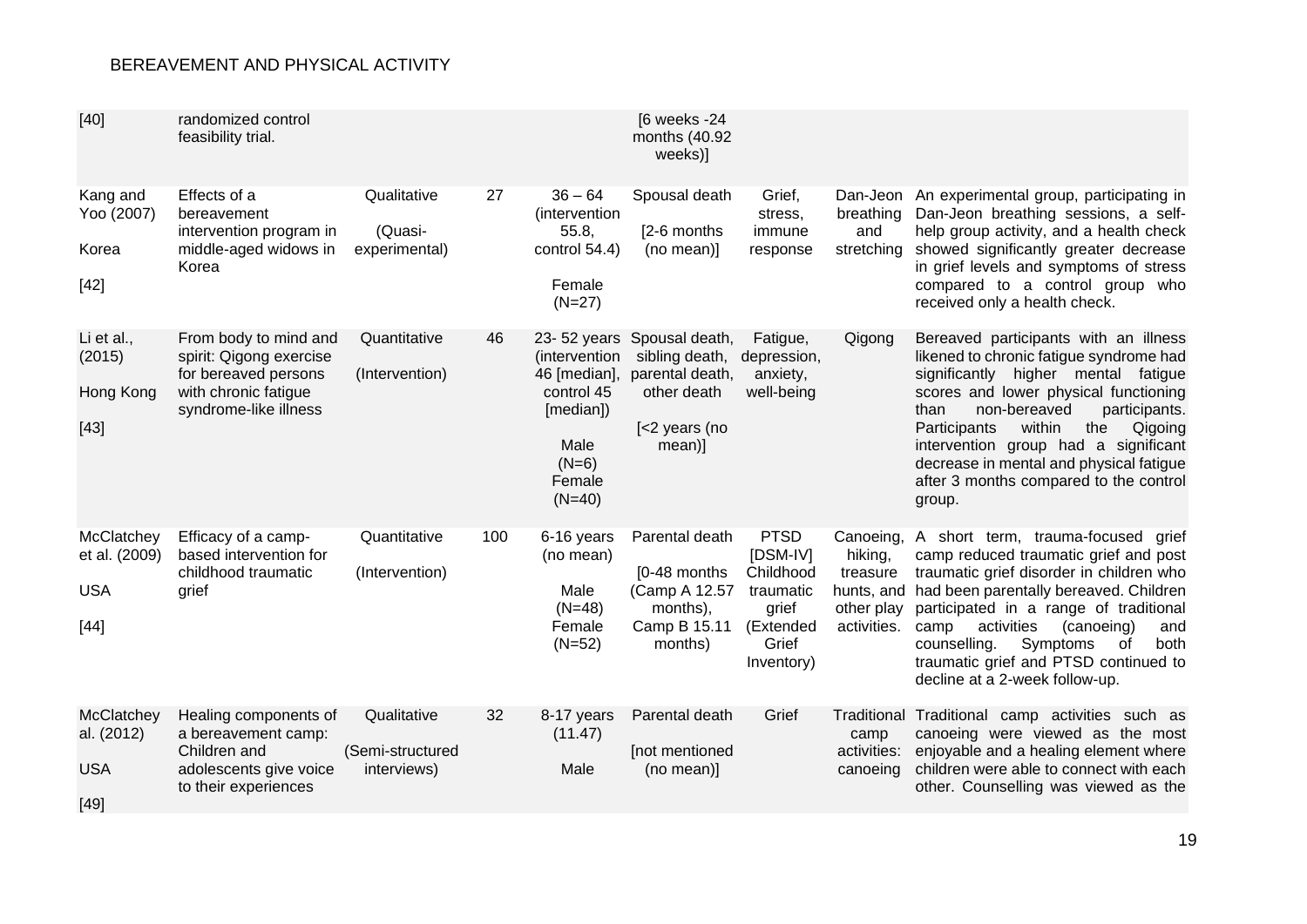|                                                  |                                                                                                                                                  |                                                                    |        | $(N=5)$<br>Female<br>$(N=27)$                                                     |                                                                                                       |                                                                                                                      |                                                  | most beneficial element of the grief<br>camp.                                                                                                                                                                                                                                                                                                 |
|--------------------------------------------------|--------------------------------------------------------------------------------------------------------------------------------------------------|--------------------------------------------------------------------|--------|-----------------------------------------------------------------------------------|-------------------------------------------------------------------------------------------------------|----------------------------------------------------------------------------------------------------------------------|--------------------------------------------------|-----------------------------------------------------------------------------------------------------------------------------------------------------------------------------------------------------------------------------------------------------------------------------------------------------------------------------------------------|
| (2007)<br>UK<br>$[52]$                           | Moores et al. Memorable patient<br>deaths: Reactions of<br>hospital doctors and<br>their need for support                                        | Quantitative<br>(Cross-<br>Sectional)                              | 188    | N/A (no<br>mean)<br>Male<br>$(N=100)$<br>Female<br>$(N=85)$<br>Missing<br>$(N=3)$ | Patient death<br>[not mentioned<br>(no mean)]                                                         | Coping<br>strategies,<br>appetite<br>changes,<br>fatigue,<br>sleep,<br>crying,<br>numbness,<br>emptiness,<br>sadness | Exercise<br>(not<br>specified)                   | The most frequent coping strategy after<br>experiencing patient death was talking<br>with others (83.5%). Other coping<br>mechanisms were: having time alone<br>(64.4%), socialising (36.2%), exercise<br>(26.2%)<br>and<br>religious<br>guidance<br>$(21.8\%)$ .                                                                             |
| Phoenix and<br>Orr (2017)<br>UK<br>[55]          | Analysing exceptions<br>within qualitative data:<br>promoting analytical<br>diversity to advance<br>knowledge of ageing<br>and physical activity | Qualitative<br>(Narrative<br>constructionism<br>- Interviews)      | 51     | N/A (no<br>mean)<br>Male<br>$(N=23)$<br>Female<br>$(N=28)$                        | General<br>bereavement<br>[not mentioned<br>(no mean)]                                                | Anxiety,<br>depression                                                                                               | Physical<br>activity (not physical<br>specified) | Following the death of a loved one,<br>activity<br>was<br>found<br>to<br>strengthen or generate new social<br>networks.<br>Results show that pre-<br>arranged<br>physical activity provided<br>motivation, and a reason to get out of<br>bed and interact with other individuals in<br>a social environment.                                  |
| Richardson<br>(2010)<br><b>USA</b><br>[50]       | Length of caregiving<br>and well-being among<br>older widowers:<br>Implications for the<br>dual process model of<br>bereavement                  | Quantitative<br>(survey)                                           | 200    | 58-91 years<br>(75)<br>Male<br>$(N=200)$                                          | Spousal death<br>$[13-24$ months<br>$(520 \text{ days})$                                              | Affect                                                                                                               | Social<br>clubs,<br>playing<br>sports            | Negative affect was influenced by time<br>since death, ethnicity, and participation<br>in clubs. Following the death of a<br>spouse (wife), 0.140 participants joined<br>clubs and participated in sports often.<br>Factors which influenced positive affect<br>included length of caregiving, number of<br>friends, and having a confidante. |
| Simpson et<br>al. (2014)<br><b>USA</b><br>$[51]$ | The impact of mid- and<br>late-life loss on<br>insomnia: Findings<br>from the health and<br>retirement study, 2010<br>cohort                     | Quantitative<br>(Database -<br>Health<br>Retirement<br>Study: HRS) | 12,759 | 50-70 years<br>(no mean)<br>Male<br>$(N=6084)$<br>Female<br>$(N=6675)$            | Spousal death,<br>parental death, depression<br>child loss,<br>sibling<br>[not mentioned<br>(no mean) | Insomnia,                                                                                                            | Active<br>(not<br>specified)                     | Those experiencing<br>one<br>more<br>or<br>bereavements in mid-later life<br>were<br>found to have significantly higher<br>proportions of subclinical and clinical<br>symptoms of insomnia than those with<br>no loss even when age, sex, and<br>lifestyle behaviours (smoking, alcohol                                                       |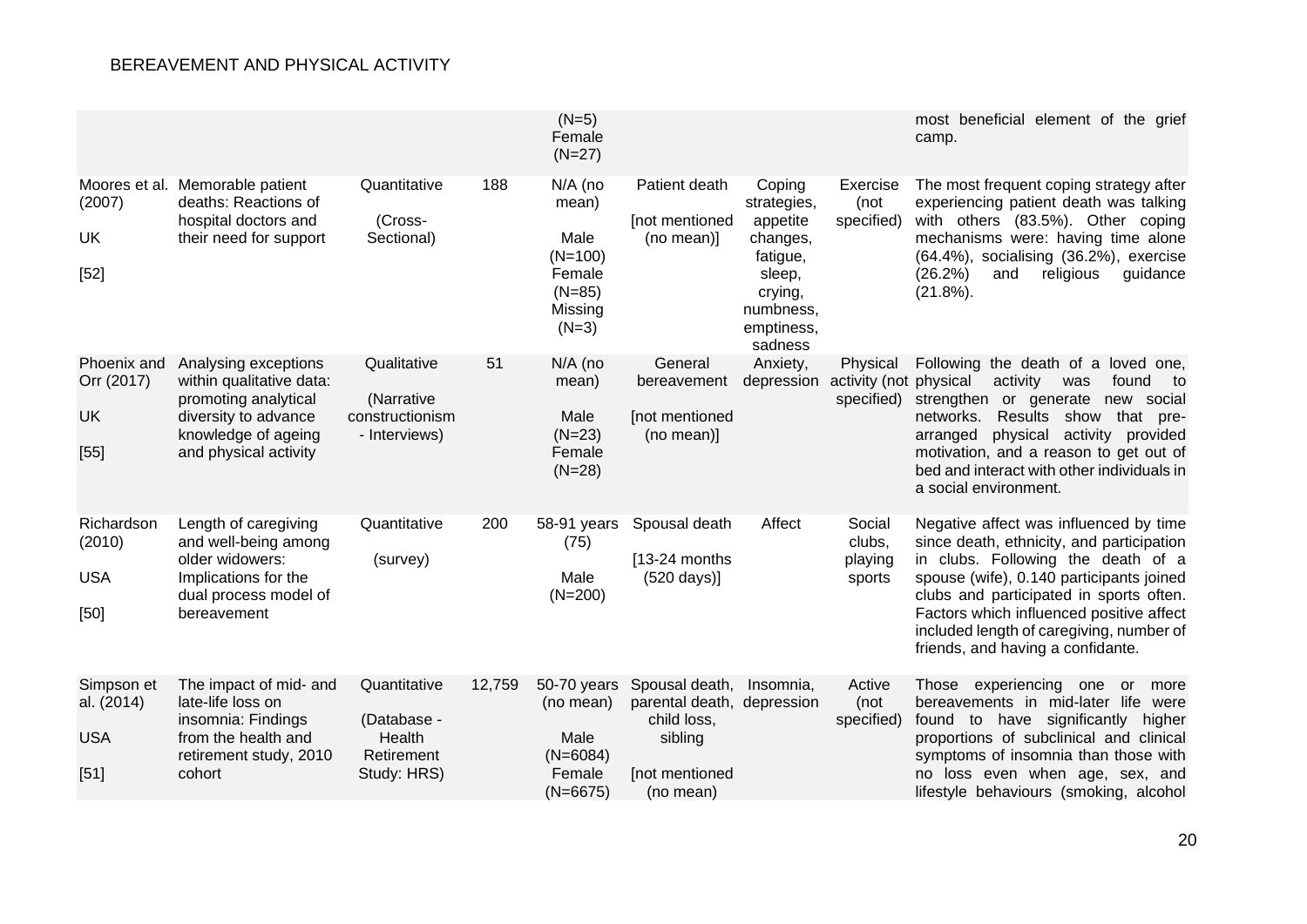|                                                        |                                                                                                                                                                                                             |                                                         |         |                                                                         |                                                                                         |                                                   |                                                                                 | use, BMI, and physical activity) were<br>taken into consideration.                                                                                                                                                                                                                                                                                                                                             |
|--------------------------------------------------------|-------------------------------------------------------------------------------------------------------------------------------------------------------------------------------------------------------------|---------------------------------------------------------|---------|-------------------------------------------------------------------------|-----------------------------------------------------------------------------------------|---------------------------------------------------|---------------------------------------------------------------------------------|----------------------------------------------------------------------------------------------------------------------------------------------------------------------------------------------------------------------------------------------------------------------------------------------------------------------------------------------------------------------------------------------------------------|
| Stahl et al.,<br>(2020)<br><b>USA</b><br>$[39]$        | Digital Monitoring of<br>Sleep, Meals, and<br>Physical Activity for<br><b>Reducing Depression</b><br>in Older Spousally-<br><b>Bereaved Adults: A</b><br><b>Pilot Randomized</b><br><b>Controlled Trial</b> | Quantitative<br>(RCT)                                   | 57      | $60 + (75)$<br>Males and<br>Females<br>(no<br>breakdown<br>given)       | Spousal death Depressive<br>[<8 months no<br>mean)]                                     | Symptoms,<br>anxiety,<br>PTSD,<br>suicidality     | Physical<br>activity<br>(Non-<br>defined)                                       | Behavioural interventions, that<br>incorporate digital monitoring<br>behaviours (sleep, diet, physical<br>activity) and a motivational health<br>coach, are feasible and acceptable to<br>older bereaved adults at high risk of<br>depression. Depression symptoms<br>decreased pre to post intervention.                                                                                                      |
| Wicker and<br>Orlowski<br>(2020)<br>Germany<br>[62]    | Coping with adversity:<br>physical activity as a<br>moderator in adaption<br>to bereavement.                                                                                                                | Quantitative<br>(Dataset-<br>German socio-<br>economic) | 139,097 | 20-105<br>(51.21)<br>Males<br>$(N=66, 352)$<br>Females<br>$(n=72, 745)$ | Multiple deaths<br>$\leq 12$ months<br>(no mean)]                                       | Life<br>satisfaction,<br>Subjective<br>well-being | Physical<br>activity<br>(Non-<br>defined)                                       | The results found that those individuals<br>who were physically active in the past<br>were found to adapt quicker to adverse<br>life events, thus supporting the<br>moderating effect of physical activity<br>following bereavement.                                                                                                                                                                           |
| Yoo and<br>Kang (2006)<br>South Korea<br>$[45]$        | Effects of a<br>bereavement<br>intervention program<br>on depression and life<br>satisfaction in middle<br>aged widows in Korea                                                                             | Quantitative<br>(Quasi-<br>experimental<br>design)      | 27      | (intervention<br>55.8,<br>control 54.4)<br>Female<br>$(N=27)$           | 35 - 64 years Spousal death Depression,<br>[0-6 months<br>(no mean)]                    | life<br>satisfaction                              | Dan-Jeon<br>breathing<br>and<br>stretching                                      | Participants within the experimental<br>group, engaging in physical activity<br>significantly<br>decreased<br>levels<br>of<br>depression when compared<br>to the<br>control group who had no<br>physical<br>addition,<br>activity<br>engagement.<br>In<br>physical<br>participating<br>in<br>activity<br>significantly increased life satisfaction.                                                            |
| Zhang et al.<br>(2008)<br>Country not<br>given<br>[63] | Depressive symptom<br>trajectories and<br>associated risks<br>among bereaved<br>Alzheimer disease<br>caregivers                                                                                             | Quantitative<br>(questionnaires)                        | 182     | (62.8)<br>Male<br>$(N=30)$<br>Female<br>$(N=152)$                       | Caregiver<br>death<br>[post loss]<br>assessment,<br>13.9,37.9,<br>63.6-week<br>medians] | Depression                                        | Exercise<br>(not<br>specified)<br>Caregiver<br>scale -<br>$>15 - 30$<br>least 3 | Three depressive symptom trajectories<br>reported:<br>syndromal,<br>syndromal-<br>beginning-threshold and<br>persistently<br>absent depression. Risks of syndromal-<br>beginning-threshold level depression<br>exercise for were: lack of family support, caregiver<br>burden and adverse health behaviours<br>minutes at (e.g. physical inactivity). Having access<br>to early intervention for these factors |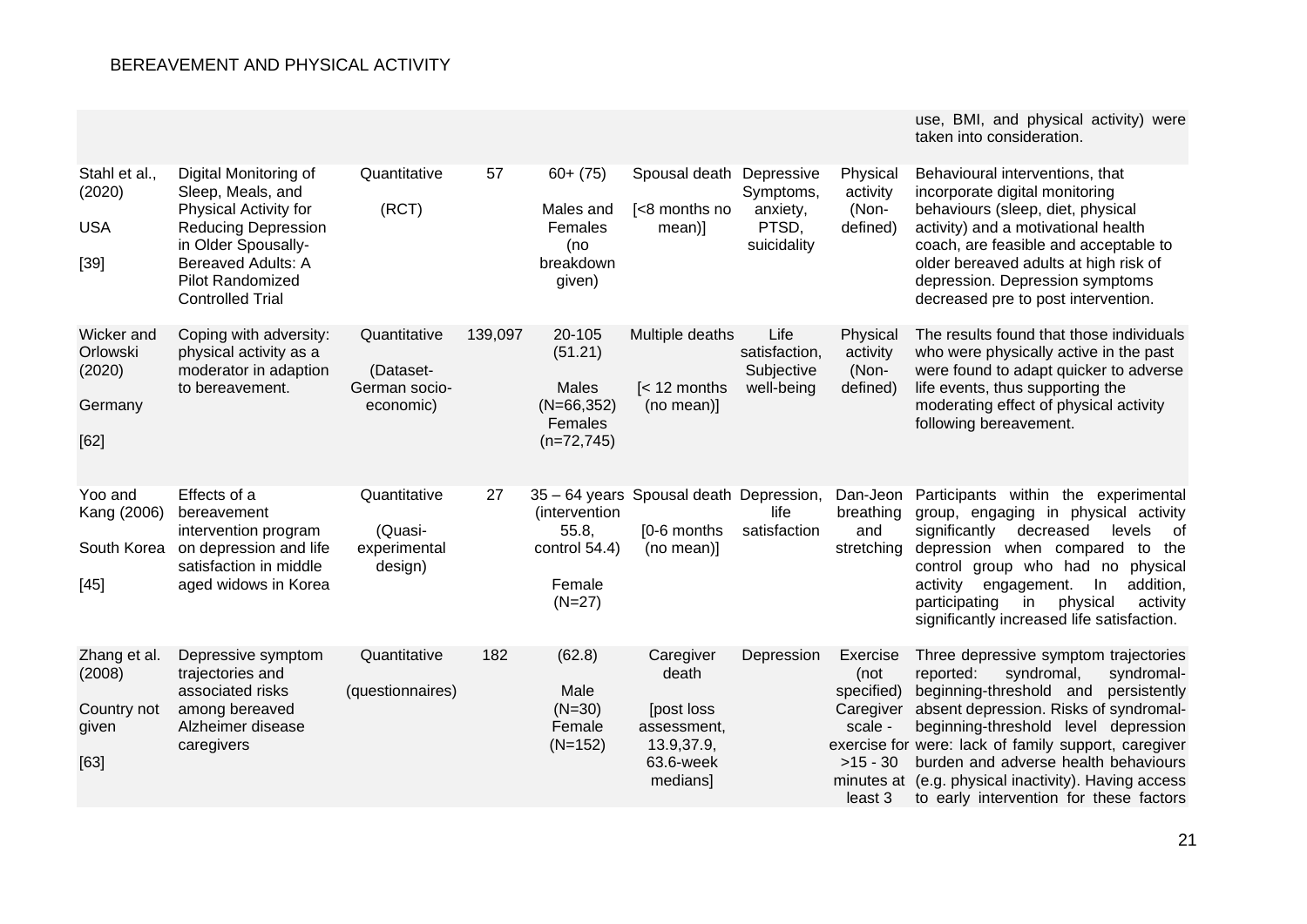|                       |                                                      |                   |       |                       |                                           | times per<br>week) | may decrease the risk of depression<br>after loss.                                                                                              |
|-----------------------|------------------------------------------------------|-------------------|-------|-----------------------|-------------------------------------------|--------------------|-------------------------------------------------------------------------------------------------------------------------------------------------|
| Zhao et al.<br>(2014) | Extracurricular interest<br>as a resilience building | Quantitative      | 1,625 | 6-18 vears<br>(12.25) | Parental death Depression,<br>loneliness, | Sport<br>(not      | Participating in extra-curricular activities<br>including sports decreased the negative                                                         |
|                       | block for children                                   | (cross-sectional) |       |                       | [not mentioned self-esteem                | specified)         | effects of parental death from HIV/AIDS                                                                                                         |
| China                 | affected by parental                                 |                   |       | Male                  | (no mean)]                                |                    | in children. After controlling for age,                                                                                                         |
|                       | HIV/AIDS                                             |                   |       | $(N=826)$             |                                           |                    | familv<br>and<br>socioeconomic<br>gender,                                                                                                       |
| $[59]$                |                                                      |                   |       | Female<br>$(N=799)$   |                                           |                    | children's<br>self-esteem<br>status.<br>increased, and loneliness decreased by<br>participating in extracurricular activities<br>such as sport. |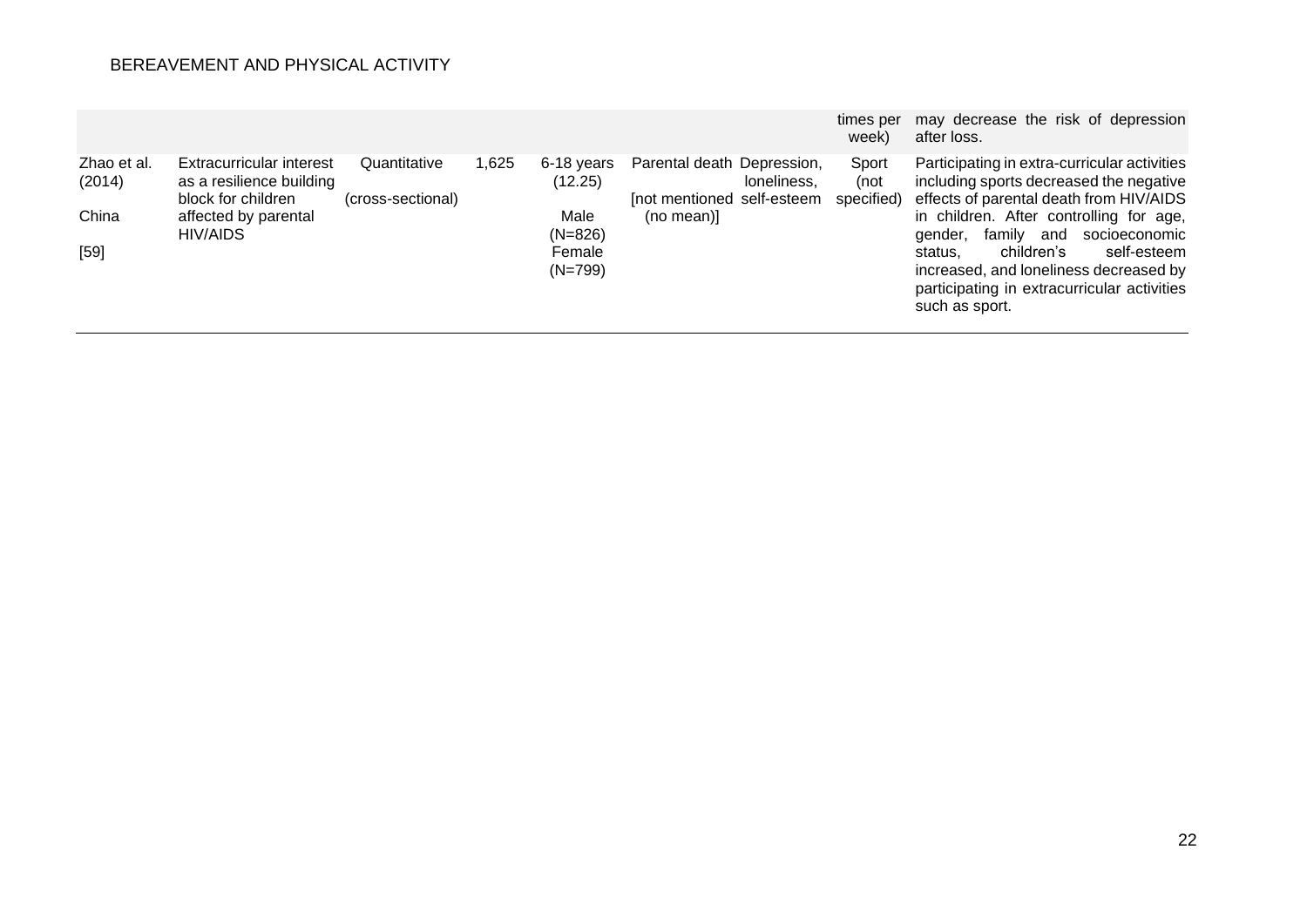| Author (year)                 |       |     |                          |     |      |
|-------------------------------|-------|-----|--------------------------|-----|------|
|                               | $0\%$ | 25% | <b>MMAT Score</b><br>50% | 75% | 100% |
| Brewer and Sparkes (2011)     |       |     |                          |     | X    |
| Brewer and Sparkes (2011)     |       |     |                          |     | X    |
| Chen et al. (2005)            |       |     |                          | X   |      |
| Gorman and Cacciatoire (2020) |       |     | X                        |     |      |
| Granek et al. (2017)          |       |     | X                        |     |      |
| Granek et al. (2016)          |       |     |                          |     | X    |
| Granek et al. (2016)          |       |     |                          |     | X    |
| Grimby et al. (2008)          |       |     |                          | X   |      |
| Gyasi and Phillips (2019)     |       |     | X                        |     |      |
| Huberty et al. (2014)         |       |     |                          | X   |      |
| Huberty et al. (2014)         |       |     |                          | X   |      |
| Huberty et al. (2020)         |       |     |                          | X   |      |
| Kang and Yoo (2007)           |       |     |                          | X   |      |
| Li et al. (2015)              |       |     |                          | X   |      |
| McClatchey et al. (2009)      |       |     |                          |     | X    |
| McClatchey and Wimmer (2012)  |       |     |                          |     | X    |
| Moores et al. (2007)          |       |     |                          |     | X    |
| Phoenix and Orr (2017)        |       |     |                          |     | X    |
| Richardson (2010)             |       |     |                          | X   |      |
| Simpson et al. (2014)         |       |     | X                        |     |      |
| Stahl et al. (2020)           |       |     |                          | X   |      |
| Wicker and Orlowski (2020)    |       |     |                          |     | X    |
| Yoo and Kang (2006)           |       |     |                          | X   |      |
| Zhang et al. (2008)           |       |     |                          | X   |      |
| Zhao et al. (2014)            |       |     |                          |     | X    |

# **Table 3: Mixed Methods Appraisal Tool (MMAT) scores**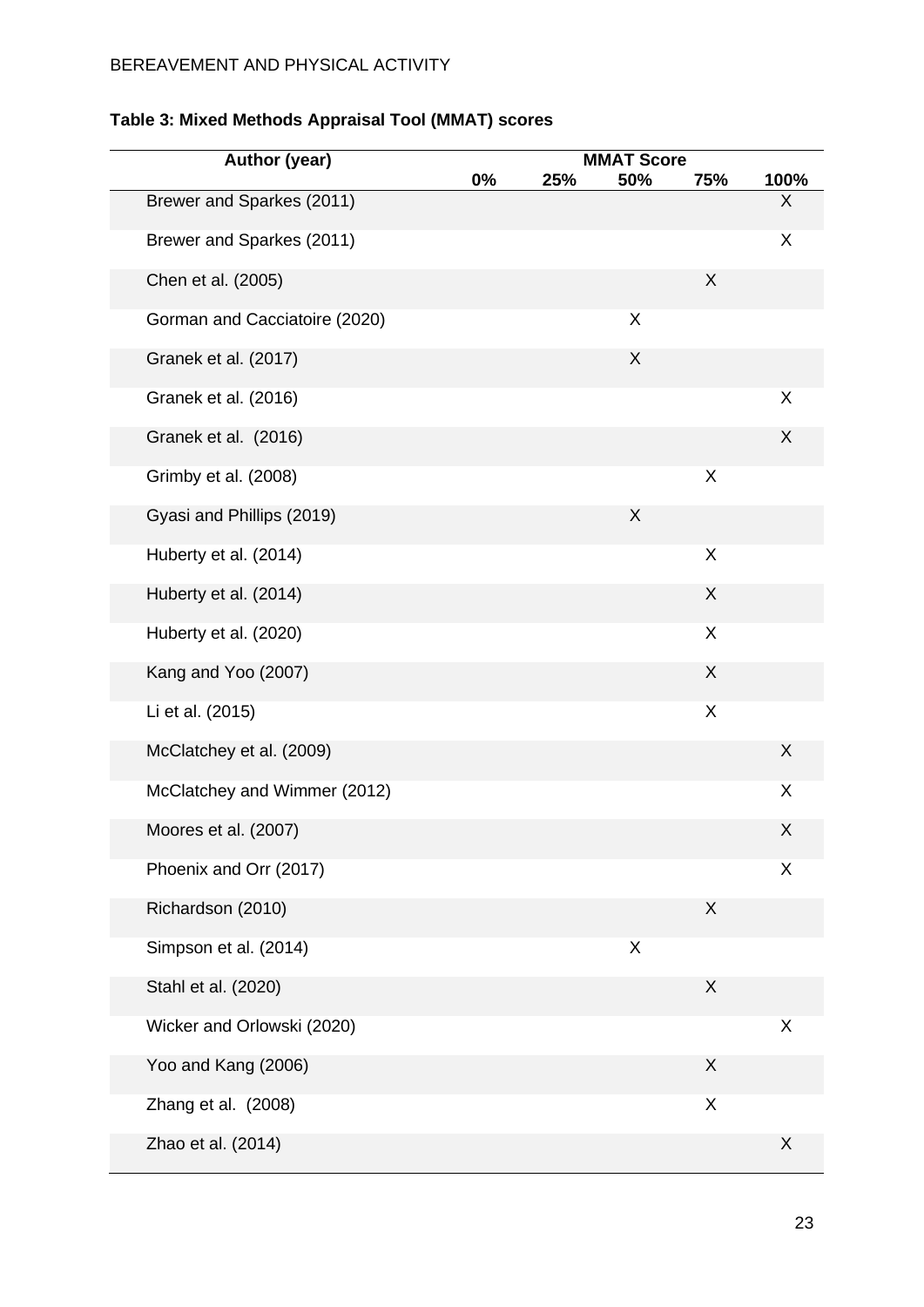# **Discussion**

This is the first review of its kind that suggests that physical activity may be beneficial for individuals following a bereavement, with some evidence that it can benefit several grief outcomes. This was found across different types of bereavement including parental, spousal, foetal, and patient. While there was general agreement between the studies that physical activity provided some benefit following bereavement, this benefit could not be matched to one single grief outcome. Depression was the most commonly mentioned grief outcome, and others most often fell within the 'mental health' umbrella (e.g. anxiety, stress, guilt, negative affect). This supports previous research outside of the bereaved populations, which shows physical activity to be beneficial to mental health [26,29,65–67]. Some common grief outcomes were not measured in these studies, for example alcohol consumption or self-harm. As such, the focus on grief outcomes is quite narrow, and important impacts of bereavement are understudied. This review calls for more high-quality research in the area of physical activity and bereavement, particularly given the current surge of international bereavement since the COVID-19 pandemic.

The type of physical activity most likely to benefit grief outcomes could not be easily determined, as there were so many types presented in the research. However, they can be summarised under those linked with the outdoors (e.g. walking, running, hiking, canoeing, cycling), activities around relaxation and a focused mind (e.g. yoga, Dan-Jeon, Qigong, mixed martial arts) or team sports (e.g. football, rugby). Most of these were evaluated using qualitative methods, and there was a lack of quality randomised controlled trials evaluating these activities as interventions compared to a comparator group. These studies show that physical activity to support bereavement is promising, yet more rigorous, experimental research is needed. Many studies failed to define type of physical activity, which can impact replication for future interventions. Future work should consider which type of physical activity is most beneficial, whether there a differences between individual as compared to team or

24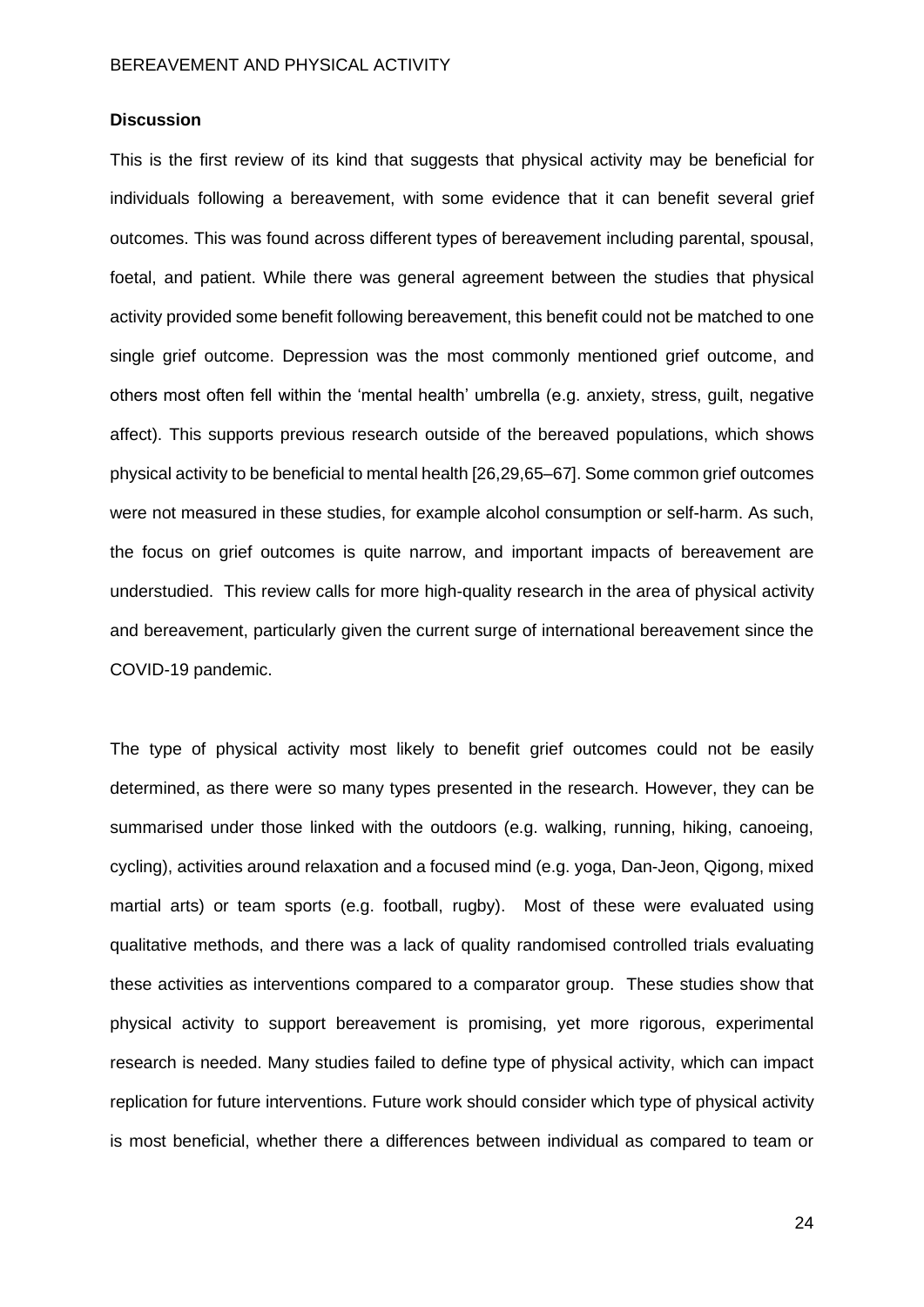group activity, how physical activity impacts upon grief outcomes and whether this differs depending on type of bereavement.

Due to heterogeneity in study design, types of death encountered, physical activities performed, and grief outcomes reported, the synthesis of the data extracted from this review was limited to a narrative approach. Many of the studies had low sample sizes, and three studies used the same cohorts of participants or intervention [42,44,45,49,53,54]. Considering that 616,014 deaths were registered within the UK in 2018 [1–3], it is important that future research draws from larger populations with better quality research methods, to provide a wider generalisation of results. Only a small number of studies ( $n = 7$ ) that met the inclusion criteria for this review used an experimental/intervention design, therefore evidence from studies with an appropriate control group is limited, making it difficult to draw concrete conclusions. We know the impact of grief is substantial. For example, scholars have noted physical health changes following bereavement such as higher likelihood of hospital visits and longer stays in hospital [68], or impacts on productivity and functioning at work [69]. The need for appropriate interventions is increasing in importance as populations are living longer and we know the age at which a bereavement is experienced can impact the understanding of death and experience of grief outcomes [5,9,70]. The review examined participants from aged 6 to 91 years old, however, no paper distinguished the differences between age groups and their different reactions or understandings about death. Those experiencing bereavement in older age may perhaps have other stressors to contend with at the time of bereavement and their needs may be different to those of a younger age [71]. The types of physical activity identified in the review are inconsistent, with both team sports and individual sports identified, therefore no affirmative conclusions could be drawn about the type of physical activity and the support it may provide to grief outcomes. Additionally, a number of studies failed to provide details on physical activity in terms of what activity was performed, the duration, intensity and frequency, thus limiting the conclusions we can reach in this review. We present the aggregate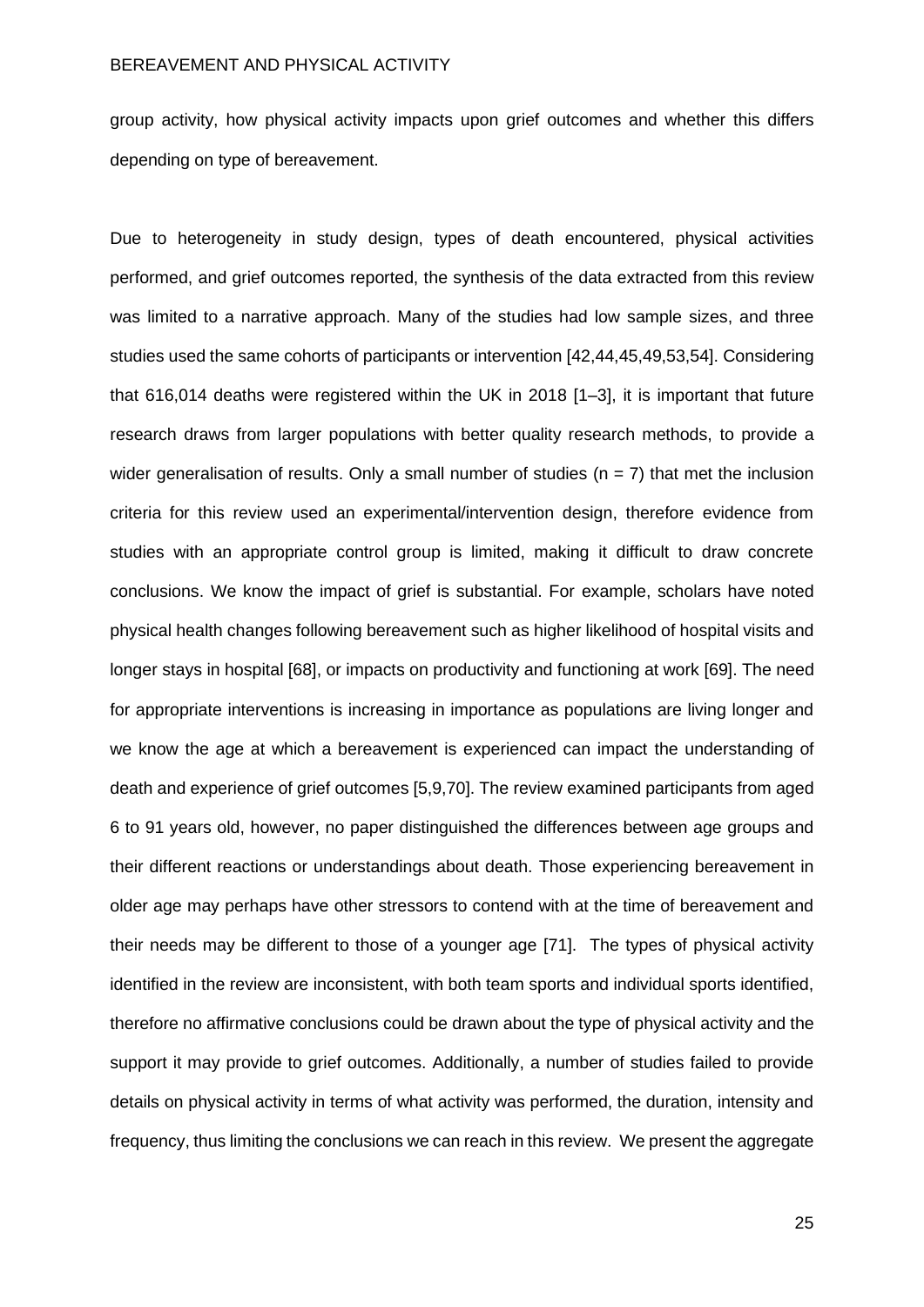of all ages in this review, but the difference between grief outcomes and abilities or suitability of different types of physical activity at different ages should be explored in future work.

This review also attempted to describe physical activity interventions that aim to support bereavement, using BCTs used. However, only five studies were able to be coded. BCT coding allows for better replication of an intervention or programme of change, and future researchers should make every effort to specify the content of their designs and/or findings using such reporting practices. Conclusions drawn from the use of the MMAT quality assessment tool should also be taken with caution. While half of the studies were deemed to reach 100% in relation to quality as measured by this tool, there were clearly issues in relation to small sample sizes, study design, and potential replicability of findings.

### *Conclusion*

This review was the first to systematically investigate the role physical activity plays in the lives of those who have been bereaved. By allowing broad search terms, this review was able to evaluate all types of bereavement, with any age, sex, relationship, and grief outcome. Yet even with such a wide lens, only 25 studies met the inclusion criteria. Our review of these studies suggests that physical activity may be one approach to consider for future intervention, with some evidence of its ability to provide benefit to individuals who have experienced bereavement, often having a positive impact on grief outcomes related to mental health. This often occurs in outdoor activities, those with a team nature or those that enable mindfulness and relaxation. However, physical activity levels have been found to decrease directly following a bereavement when there is no structured physical activity or intervention available. To improve grief outcomes and the impact of bereavement, more research is needed into which physical activity interventions are currently available for individuals who have experienced bereavement, how physical activity can support those who have been bereaved, which type of physical activity is used most by population, which grief outcomes are most improved by physical activity and whether this differs by age, sex, type of death, relationship to the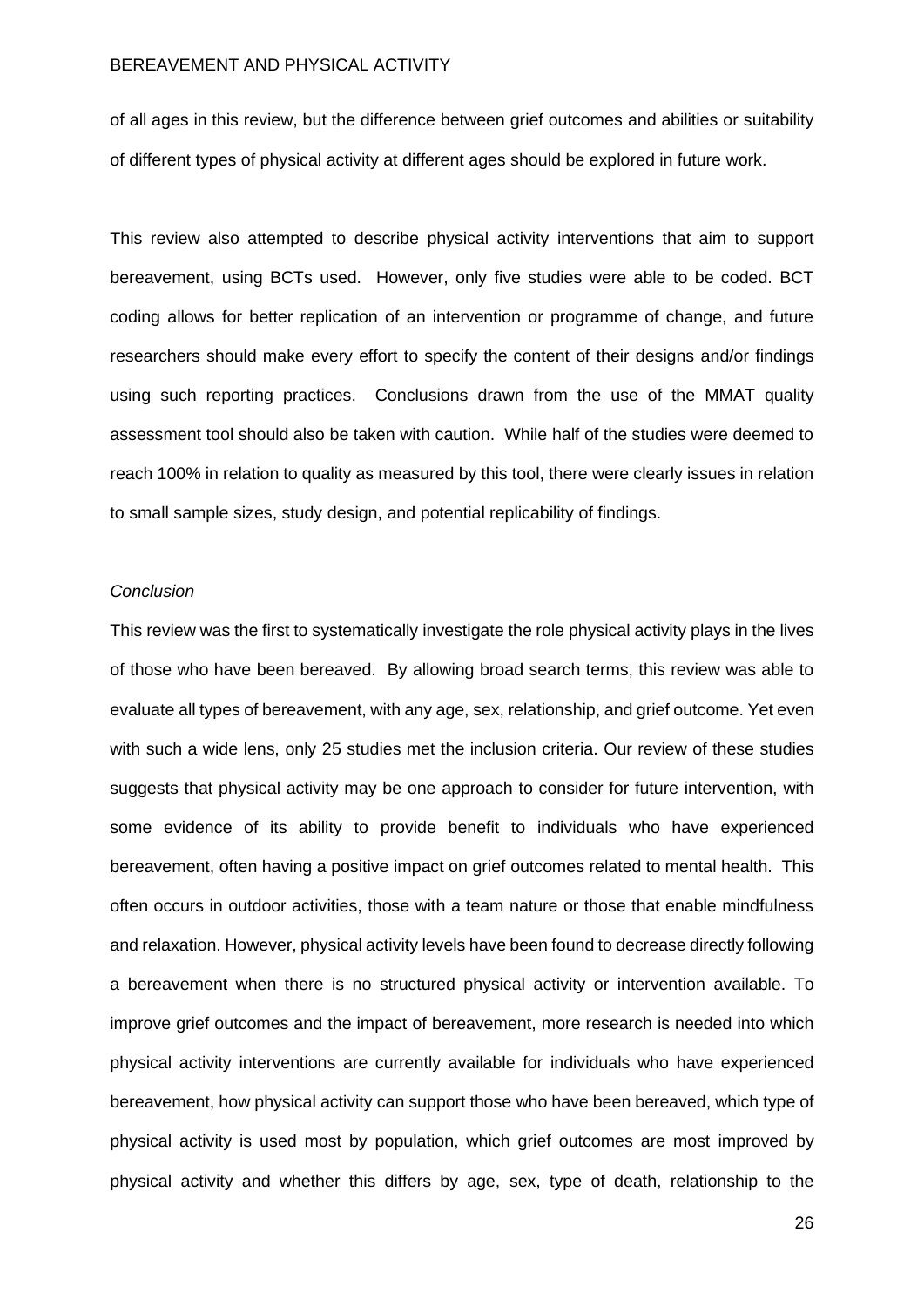deceased, length of time since death, and type of physical activity. Given the recent scale of international death due to the COVID-19 pandemic, there is an urgent need for wider research is this area. In conclusion, evidence here suggests that physical activity may be a beneficial behaviour for those who have experienced a bereavement and should be considered as a priority for future research and for future interventions.

## **References**

- 1. National Records of Scotland Web. Monthly Data on Births and Deaths Registered in Scotland | National Records of Scotland [Internet]. National Records of Scotland Web. 2019 [cited 2019 Nov 14]. Available from: https://www.nrscotland.gov.uk/statistics-anddata/statistics/statistics-by-theme/vital-events/general-publications/weekly-andmonthly-data-on-births-and-deaths/monthly-data-on-births-and-deaths-registered-inscotland
- 2. NISRA. Suicide statistics | Northern Ireland Statistics and Research Agency [Internet]. 2019 [cited 2020 Apr 20]. Available from:

https://www.nisra.gov.uk/publications/suicide-statistics

3. Office for National Statistics. Deaths registered in England and Wales - Office for National Statistics [Internet]. Office for National Statistics. 2019 [cited 2019 Nov 14]. Available from:

https://www.ons.gov.uk/peoplepopulationandcommunity/birthsdeathsandmarriages/de aths/bulletins/deathsregistrationsummarytables/2018

- 4. Green EJ, Connolly ME. Jungian family sandplay with bereaved children: Implications for play therapists. Int J Play Ther [Internet]. 2009;18(2):84–98. Available from: http://libezproxy.open.ac.uk/login?url=http://search.ebscohost.com/login.aspx?direct=tr ue&db=psyh&AN=2009-05645-004&site=ehostlive&scope=site%5Cnhttp://content.ebscohost.com.libezproxy.open.ac.uk/ContentServ er.asp?T=P&P=AN&K=2009-05645-004&S=L&D=pdh&Ebsc
- 5. Palmer M, Saviet M, Tourish J. Understanding and Supporting Grieving Adolescents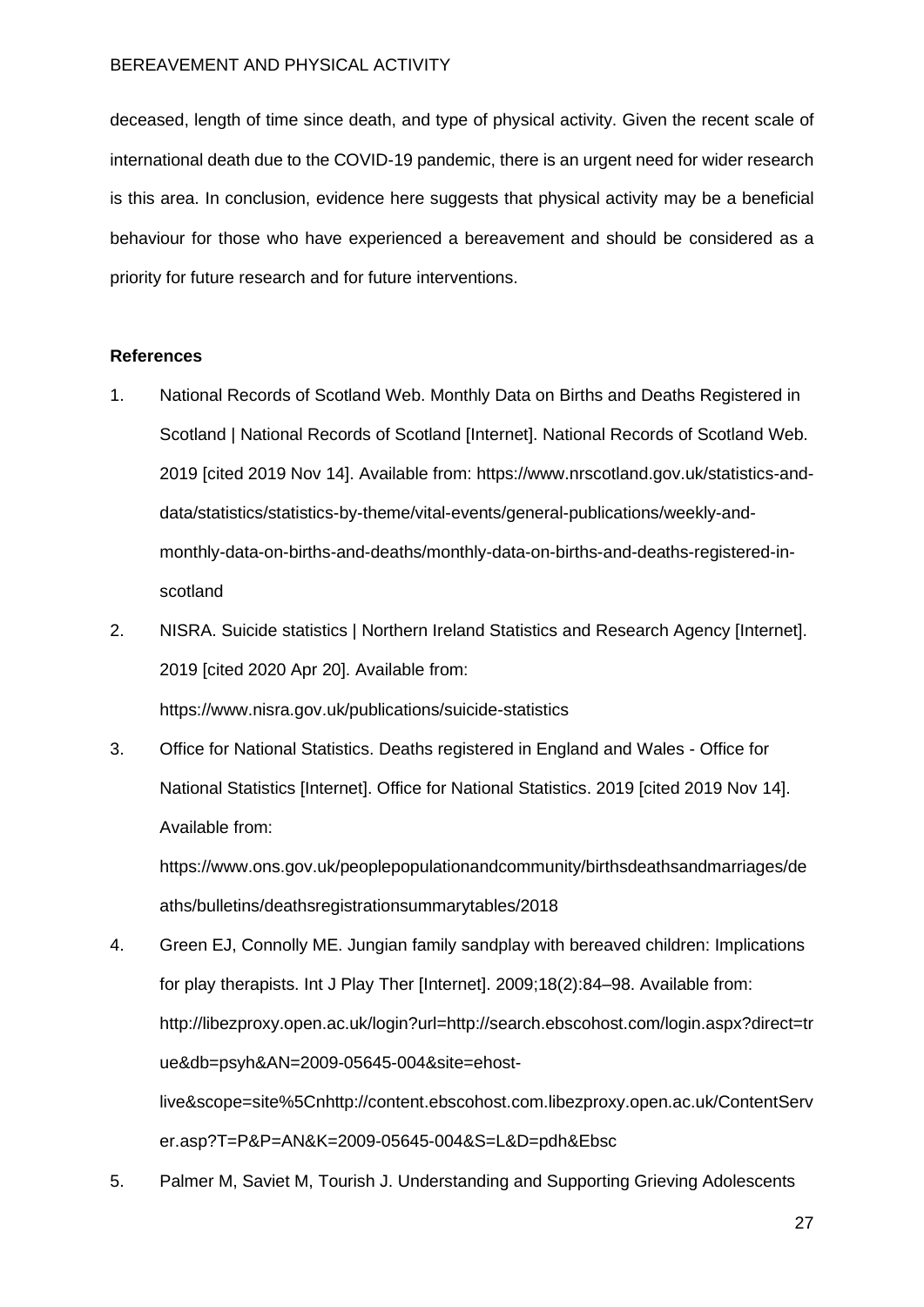and Young Adults. Pediatr Nurs [Internet]. 2016;42(6):275–81. Available from: http://search.ebscohost.com/login.aspx?direct=true&db=c8h&AN=120221562&site=eh ost-live

- 6. Pitman A, Rantell K, Marston L, King M, Osborn D. Perceived stigma of sudden bereavement as a risk factor for suicidal thoughts and suicide attempt: Analysis of British cross-sectional survey data on 3387 young bereaved adults. Int J Environ Res Public Health [Internet]. 2017;14(3):286. Available from: http://www.mdpi.com/1660- 4601/14/3/286
- 7. Brewer J, Sparkes AC. Parentally bereaved children and posttraumatic growth: Insights from an ethnographic study of a UK childhood bereavement service. Soc Sci Med. 2011;72(2):283–90.
- 8. Crunk AE, Burke LA, Robinson EH. Complicated Grief: An Evolving Theoretical Landscape. J Couns Dev [Internet]. 2017;95(2):226–33. Available from: http://doi.wiley.com/10.1002/jcad.12134
- 9. Dowdney L. Children bereaved by parent or sibling death. Psychiatry [Internet]. 2008;7(6):270–5. Available from: http://linkinghub.elsevier.com/retrieve/pii/S1476179308000827
- 10. LaFreniere L, Cain A. Parentally Bereaved Children and Adolescents. J Death Dying [Internet]. 2015;71(3):245-71. Available from: http://journals.sagepub.com/doi/10.1177/0030222815575503
- 11. Dowdney L. Annotation : Childhood Bereavement Following Parental Death. J Child Psychol Psychiat Assoc Child Psychol Psychiatry. 2000;41(7):819–30.
- 12. Clute MA, Kobayashi R. Are Children's Grief Camps Effective? J Soc Work End-of-Life Palliat Care [Internet]. 2013;9(1):43–57. Available from: http://www.ncbi.nlm.nih.gov/pubmed/23438644
- 13. Nader K, Salloum A. Complicated Grief Reactions in Children and Adolescents. J Child Adolesc Trauma [Internet]. 2011 Sep 11 [cited 2019 Aug 6];4(3):233–57. Available from: http://link.springer.com/10.1080/19361521.2011.599358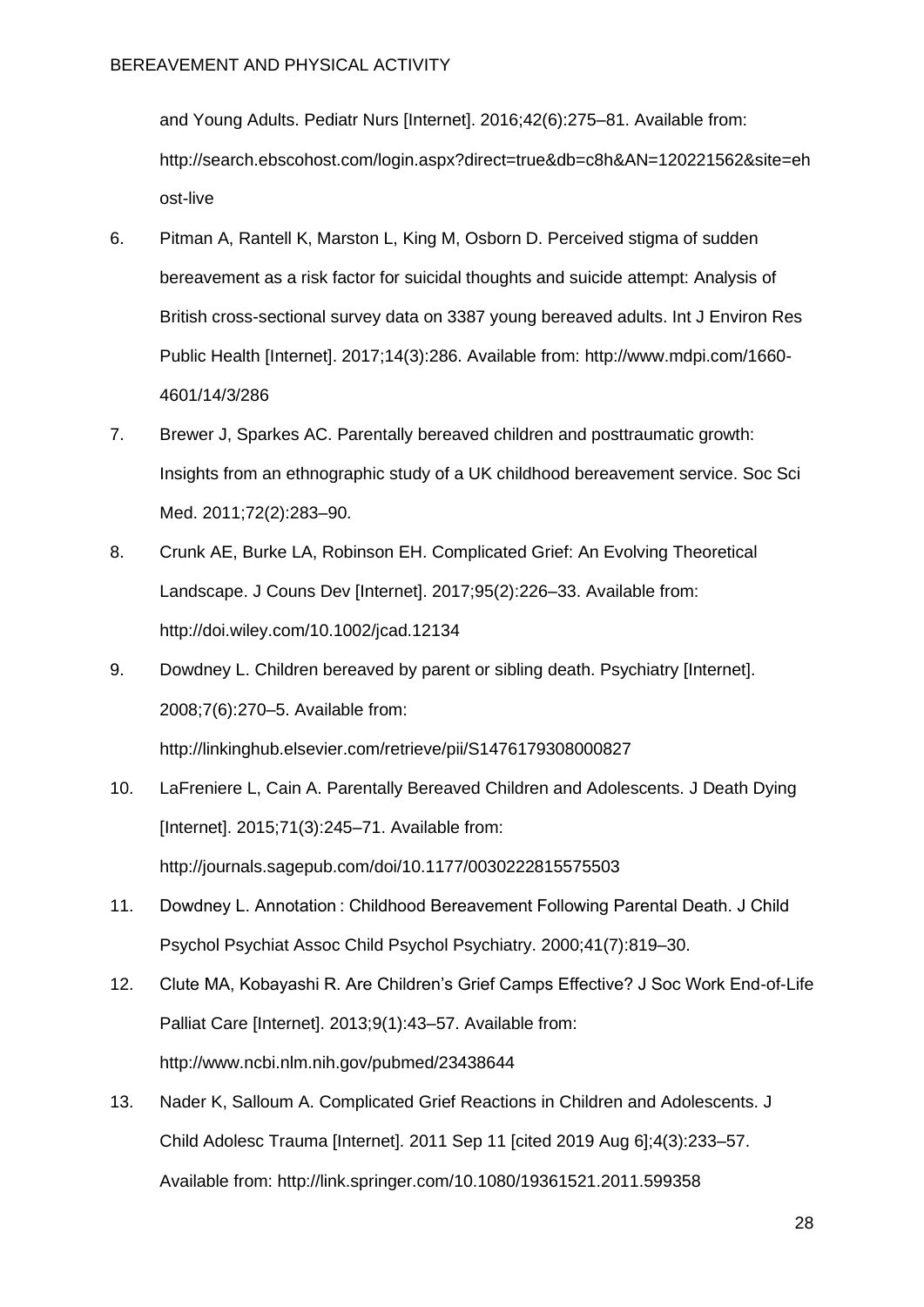- 14. Aldrich H, Kallivayalil D. Traumatic Grief After Homicide. Illness, Cris Loss [Internet]. 2016;24(1):15–33. Available from: http://journals.sagepub.com/doi/10.1177/1054137315587630
- 15. Anderson H. Common grief, complex grieving. Pastoral Psychol. 2010;59(2):127–36.
- 16. Armour M. Meaning making in the aftermath of homicide. Death Stud. 2003;27(6):519–40.
- 17. Shear MK, Simon N, Wall M, Zisook S, Neimeyer R, Mancini AD, et al. Complicated gried and related beraement issues for DSM-5. Depress Anxiety. 2011;28(2):103–17.
- 18. Feigelman W, Jordan JR, Gorman BS. How They Died, Time since Loss, and Bereavement Outcomes. J Death Dying [Internet]. 2009;58(4):251–73. Available from: http://journals.sagepub.com/doi/10.2190/OM.58.4.a
- 19. Prigerson HG, Horowitz MJ, Jacobs SC, Parkes CM, Aslan M, Goodkin K, et al. Prolonged Grief Disorder: Psychometric Validation of Criteria Proposed for DSM-V and ICD-11. PLOS Med [Internet]. 2009 [cited 2018 Sep 28];6(8):1–12. Available from: www.plosmedicine.org
- 20. Agerbo E, Nordentoft M, Mortensen PB. Familial, psychiatric, and socioeconomic risk factors for suicide in young people: nested case-control study. BMJ. 2002;325(July):1– 5.
- 21. Hua P, Bugeja L, Maple M. A systematic review on the relationship between childhood exposure to external cause parental death, including suicide, on subsequent suicidal behaviour. J Affect Disord [Internet]. 2019;257(May):723–34. Available from: https://doi.org/10.1016/j.jad.2019.07.082
- 22. Dimeo F, Bauer M, Varahram I, Proest G, Halter U. Benefits from aerobic exercise in patients with major depression : a pilot study. br j Sport med. 2001;35:114–7.
- 23. Dunn AL, Trivedi MH, Kampert JB, Clark CG, Chambliss HO. Exercise treatment for depression: Efficacy and dose response. Am J Prev Med. 2005;28(1):1–8.
- 24. Elliott C, Sliwa K, Burton R. Pregnancy and cardiac disease. South African Med J [Internet]. 2014;104(9):641. Available from:

29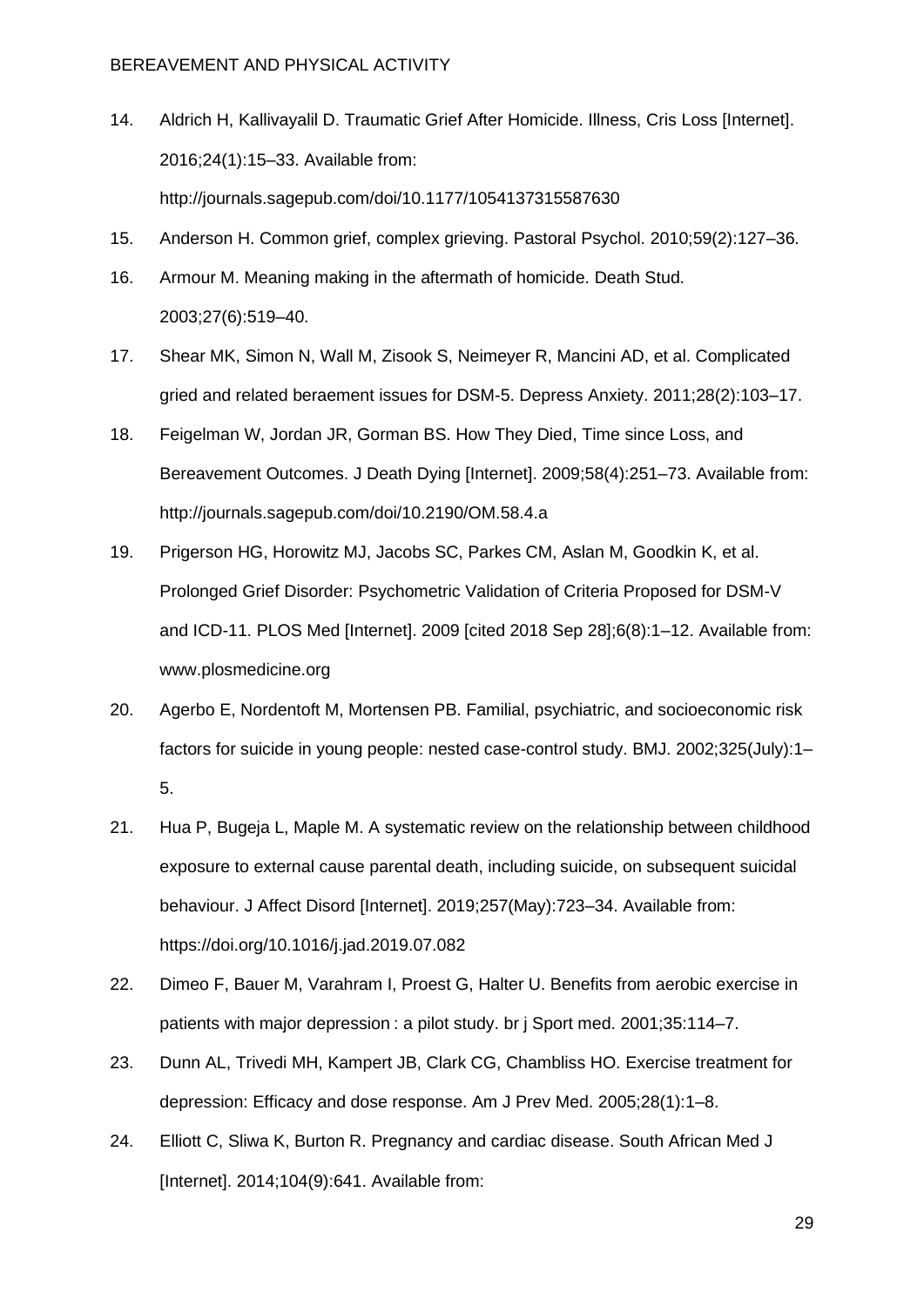https://www.scopus.com/inward/record.uri?eid=2-s2.0- 84906559102&doi=10.7196%2FSAMJ.8762&partnerID=40&md5=865157c3508849c9 b35a957ed7413aea

- 25. Dadvand P, Bartoll X, Basagaña X, Dalmau-Bueno A, Martinez D, Ambros A, et al. Green spaces and General Health: Roles of mental health status, social support, and physical activity. Environ Int [Internet]. 2016;91:161–7. Available from: http://dx.doi.org/10.1016/j.envint.2016.02.029
- 26. McDowell CP, MacDonncha C, Herring M. Brief report: Associations of physical activity with anxiety and depression symptoms and status among adolescents. J Adolesc [Internet]. 2017;55:1–4. Available from: http://ac.elscdn.com.sire.ub.edu/S0140197116301737/1-s2.0-S0140197116301737 main.pdf? tid=2238fd42-c855-11e6-b835-00000aacb360&acdnat=1482418045\_5bb169eb7feddd94310059671e81c950
- 27. McMahon EM, Corcoran P, O'Regan G, Keeley H, Cannon M, Carli V, et al. Physical activity in European adolescents and associations with anxiety, depression and wellbeing. Eur Child Adolesc Psychiatry. 2017;26(1):111–22.
- 28. Sarkar M, Fletcher D. Psychological resilience in sport performers: a review of stressors and protective factors. J Sports Sci. 2014;32(15):1419–34.
- 29. Shachar K, Ronen-Rosenbaum T, Rosenbaum M, Orkibi H, Hamama L. Reducing child aggression through sports intervention: The role of self-control skills and emotions. Child Youth Serv Rev [Internet]. 2016;71:241–9. Available from: http://dx.doi.org/10.1016/j.childyouth.2016.11.012
- 30. Sato M, Jordan JS, Funk DC. A distance-running event and life satisfaction: The mediating roles of involvement. Sport Manag Rev [Internet]. 2016;19(5):536–49. Available from: http://dx.doi.org/10.1016/j.smr.2016.04.001
- 31. Rosenbaum S, Vancampfort D, Steel Z, Newby J, Ward PB, Stubbs B. Physical activity in the treatment of Post-traumatic stress disorder: A systematic review and meta-analysis. Psychiatry Res. 2015 Dec 15;230(2):130–6.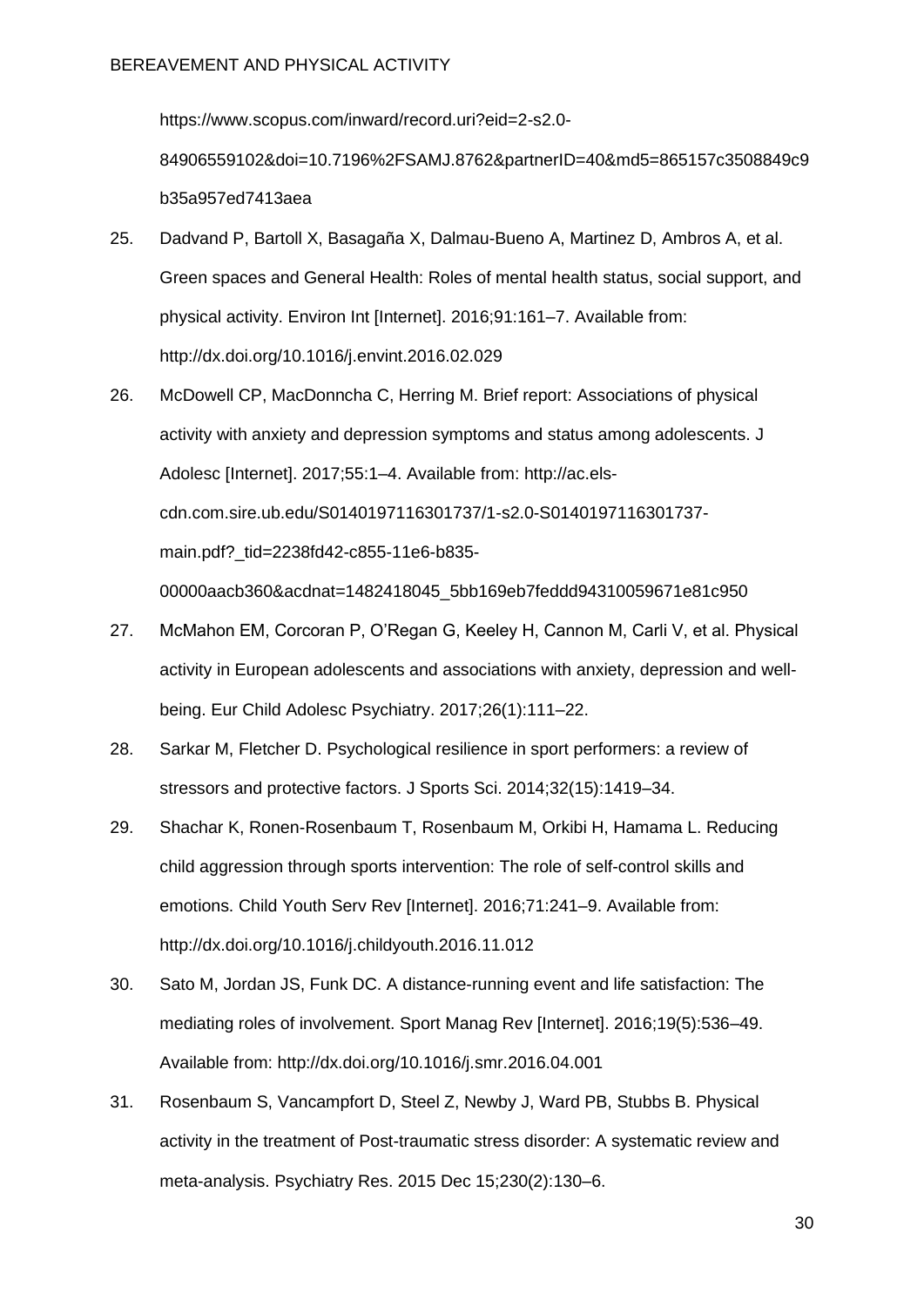- 32. Clough P, Houge Mackenzie S, Mallabon L, Brymer E. Adventurous Physical Activity Environments: A Mainstream Intervention for Mental Health. Sport Med. 2016;46(7):963–8.
- 33. Centre for Reviews and Dissemination. Systematic Reviews: CRD"s guidance for undertaking reviews in health care [Internet]. York: CRD, University of York; 2009 [cited 2020 Dec 11]. Available from: www.york.ac.uk/inst/crd
- 34. Mansoubi M, Pearson N, Clemes SA, Biddle SJ, Bodicoat DH, Tolfrey K, et al. Energy expenditure during common sitting and standing tasks: examining the 1.5 MET definition of sedentary behaviour. BMC Public Health [Internet]. 2010 [cited 2018 Jul 23];15. Available from:

https://www.ncbi.nlm.nih.gov/pmc/articles/PMC4448542/pdf/12889\_2015\_Article\_1851 .pdf

- 35. Mendeley. Mendeley [Internet]. 2018 [cited 2019 Aug 6]. Available from: https://service.elsevier.com/app/home/supporthub/mendeley/
- 36. Hoffmann TC, Glasziou PP, Boutron I, Milne R, Perera R, Moher D, et al. Better reporting of interventions: template for intervention description and replication (TIDieR) checklist and guide. BMJ [Internet]. 2014 [cited 2020 Feb 20];1–12. Available from: http://www.bmj.com/content/348/bmj.g1687?tab=related#datasupp
- 37. Michie S, Stralen MM V, West R. Implementation Science The behaviour change wheel: A new method for characterising and designing behaviour change interventions Michie et al. The behaviour change wheel: A new method for characterising and designing behaviour change interventions. Implement [Internet]. 2011 [cited 2019 Dec 9];6(42):1–11. Available from: http://www.implementationscience.com/content/6/1/42
- 38. Pluye P, Robert E, Cargo M, Bartlett G. Proposal: A mixed methods appraisal tool for systematic mixed studies reviews. Montréal McGill Univ [Internet]. 2011;(1):1–8. Available from:

http://mixedmethodsappraisaltoolpublic.pbworks.com/w/file/84371689/MMAT 2011 criteria and tutorial 2011-06-29updated2014.08.21.pdf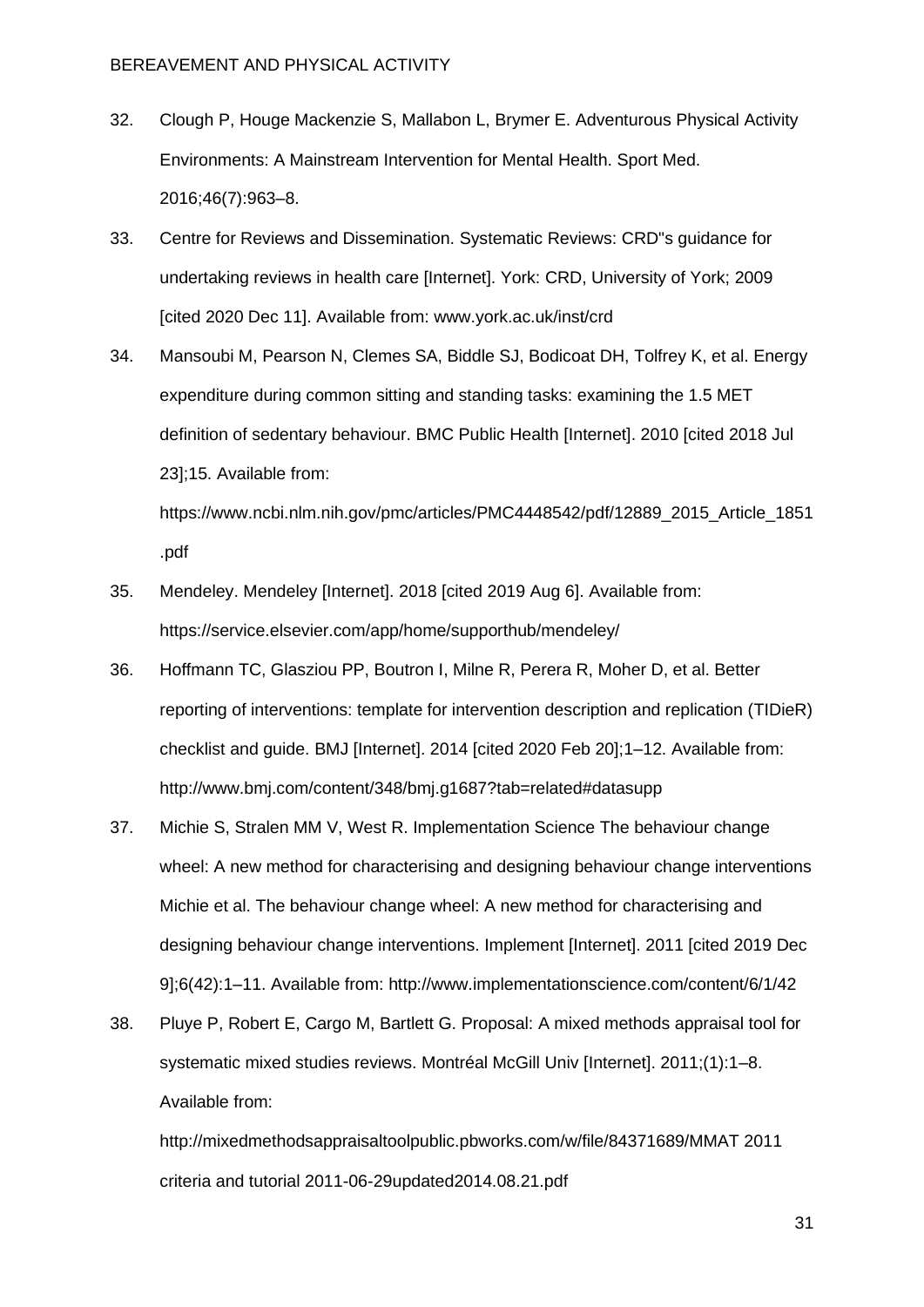- 39. Stahl ST, Smagula SF, Dew MA, Schulz R, Albert SM, Reynolds 3rd CF. Digital Monitoring of Sleep, Meals, and Physical Activity for Reducing Depression in Older Spousally-Bereaved Adults: A Pilot Randomized Controlled Trial. Am J Geriatr Psychiatry [Internet]. 2020 Oct;28(10):1102–6. Available from: https://search.ebscohost.com/login.aspx?direct=true&db=cmedm&AN=32265094&site =ehost-live&scope=site&custid=s5099118
- 40. Huberty J, Sullivan M, Green J, Kurka J, Leiferman J, Gold K, et al. Online yoga to reduce post traumatic stress in women who have experienced stillbirth: a randomized control feasibility trial. BMC Complement Med Ther [Internet]. 2020 Jun 5;20(1):173. Available from:

https://search.ebscohost.com/login.aspx?direct=true&db=cmedm&AN=32503517&site =ehost-live&scope=site&custid=s5099118

- 41. Chen, Gill T, Prigerson H. Health Behaviors Associated with Better Quality of Life for Older Bereaved Persons. J Palliat Med [Internet]. 2005;8(1):96–106. Available from: http://www.liebertonline.com/doi/abs/10.1089/jpm.2005.8.96
- 42. Kang HY, Yoo YS. Effects of a Bereavement Intervention Program in Middle-Aged Widows in Korea. Arch Psychiatr Nurs [Internet]. 2007 Jun [cited 2017 Dec 23];21(3):132–40. Available from: http://linkinghub.elsevier.com/retrieve/pii/S0883941707000271
- 43. Li J, Chan JSM, Chow AYM, Yuen LP, Chan CLW. From Body to Mind and Spirit: Qigong Exercise for Bereaved Persons with Chronic Fatigue Syndrome-Like Illness. Evidence-based Complement Altern Med. 2015;2015.
- 44. McClatchey IS, Vonk ME, Palardy G. Efficacy of a Camp-Based Intervention for Childhood Traumatic Grief. Res Soc Work Pract. 2009;19(1):19–30.
- 45. Yoo YS, Kang HY. Effects of a bereavement intervention program on depression and life satisfaction in middle aged widows in Korea. J Korean Acad Nurs. 2006;36(8):1367–73.
- 46. Gorman R, Cacciatore J. Care-farming as a catalyst for healthy and sustainable

32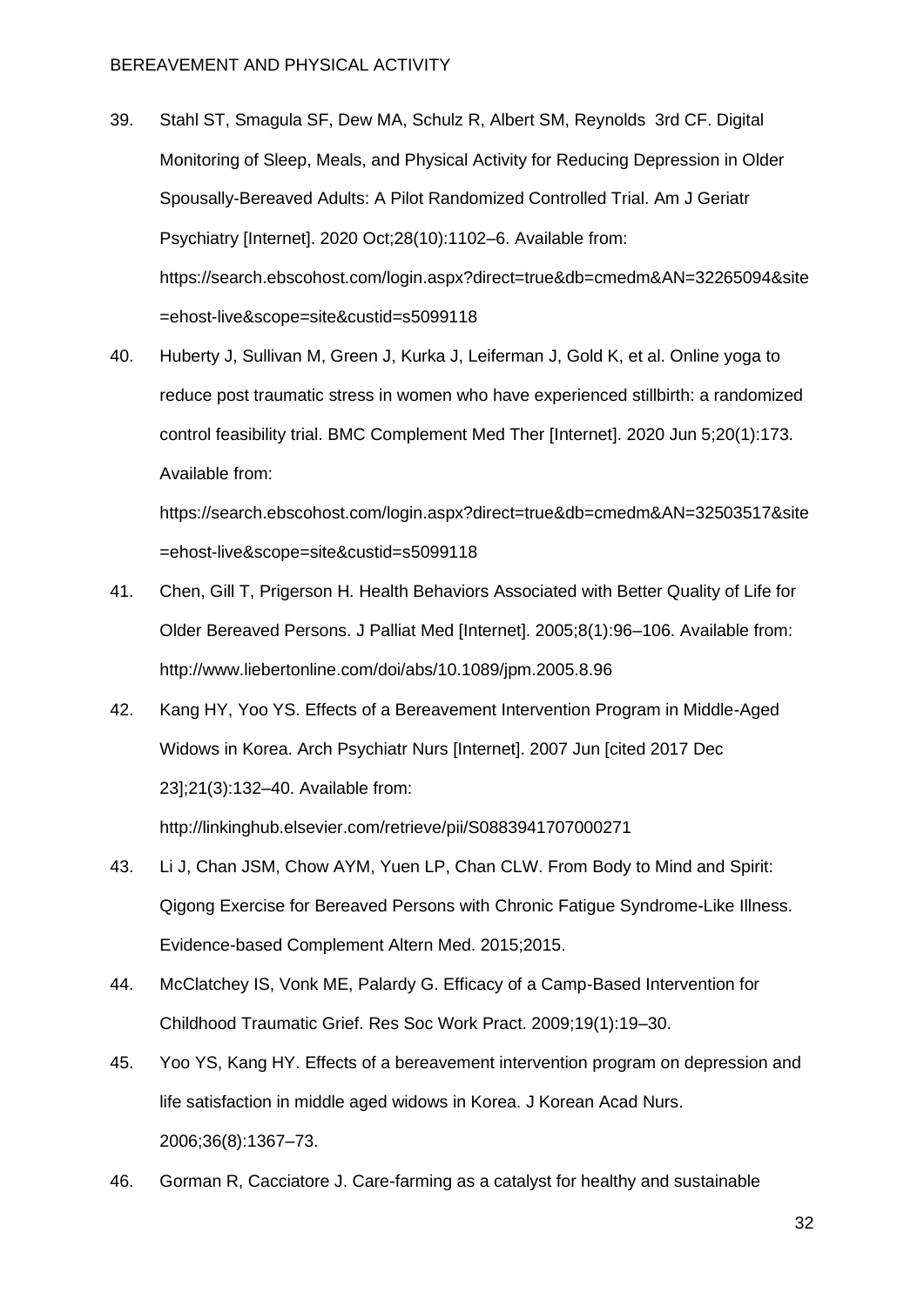lifestyle choices in those affected by traumatic grief. NJAS - Wageningen J Life Sci [Internet]. 2020;92(November):100339. Available from: https://linkinghub.elsevier.com/retrieve/pii/S1573521419301897

47. Huberty JL, Coleman J, Rolfsmeyer K, Wu S. A qualitative study exploring women's beliefs about physical activity after stillbirth. BMC Pregnancy Childbirth [Internet]. 2014 [cited 2017 Oct 7];14(26). Available from: https://bmcpregnancychildbirth.biomedcentral.com/track/pdf/10.1186/1471-2393-14-

26?site=bmcpregnancychildbirth.biomedcentral.com

- 48. Huberty J, Leiferman JA, Gold KJ, Rowedder L, Cacciatore J, McClain DB. Physical activity and depressive symptoms after stillbirth: Informing future interventions. BMC Pregnancy Childbirth [Internet]. 2014 Dec 29 [cited 2017 Dec 22];14(1):1–8. Available from: http://bmcpregnancychildbirth.biomedcentral.com/articles/10.1186/s12884-014- 0391-1
- 49. McClatchey IS, Wimmer JS. Healing Components of a Bereavement Camp: Children and Adolescents Give Voice to Their Experiences. J Death Dying [Internet]. 2012;65(1):11–32. Available from: http://ome.sagepub.com.libproxy1.usc.edu/content/65/1/11
- 50. Richardson VE. Length of Caregiving and Well-Being among Older Widowers: Implications for the Dual Process Model of Bereavement. J Death Dying [Internet]. 2010;61(4):333–56. Available from: http://journals.sagepub.com/doi/10.2190/OM.61.4.e
- 51. Simpson C, Allegra JC, Ezeamama AE, Elkins J, Miles T. The impact of mid- and latelife loss on insomnia: findings from the health and retirement study, 2010 cohort. Fam Community Health [Internet]. 2014 [cited 2017 Dec 18];37(4):317–26. Available from: http://content.wkhealth.com/linkback/openurl?sid=WKPTLP:landingpage&an=0000372 7-201410000-00009
- 52. Moores TS, Castle KL, Shaw KL, Stockton MR, Bennett M. "Memorable patient deaths": Reactions of hospital doctors and their need for support. Med Educ.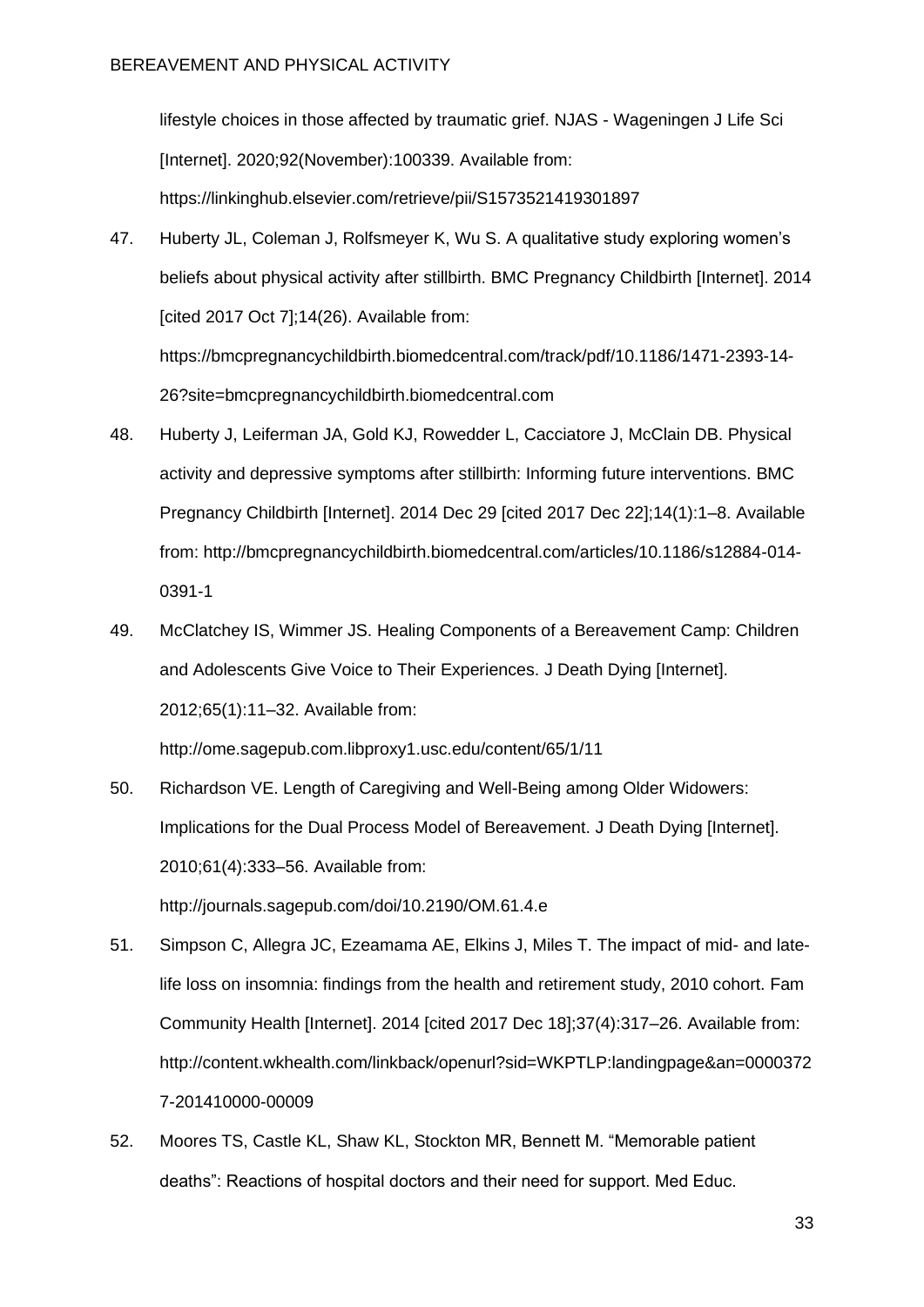2007;41(10):942–6.

- 53. Brewer J, Sparkes AC. Young people living with parental bereavement: Insights from an ethnographic study of a UK childhood bereavement service. Soc Sci Med [Internet]. 2011 Jan [cited 2018 Aug 13];72(2):283–90. Available from: https://0-ac-els--cdncom.brum.beds.ac.uk/S0277953610007938/1-s2.0-S0277953610007938 main.pdf?\_tid=2431092a-12f0-4dd1-b7e9- 4051a1579a77&acdnat=1534192119\_caec6e58b0d5296e59800137a4ea7926
- 54. Brewer J, Sparkes AC. The meanings of outdoor physical activity for parentally bereaved young people in the United Kingdom: Insights from an ethnographic study. J Adventure Educ Outdoor Learn [Internet]. 2011;11(2):127–43. Available from: http://www.tandfonline.com.libproxy.unh.edu/doi/abs/10.1080/14729679.2011.633382
- 55. Phoenix C, Orr N. Analysing exceptions within qualitative data: promoting analytical diversity to advance knowledge of ageing and physical activity. Qual Res Sport Exerc Heal [Internet]. 2017 May 27 [cited 2017 Dec 22];9(3):271–84. Available from: https://www.tandfonline.com/doi/full/10.1080/2159676X.2017.1282539
- 56. Granek L, Barbera L, Nakash O, Cohen M, Krzyzanowska MK. Experiences of Canadian oncologists with difficult patient deaths and coping strategies used. Curr Oncol [Internet]. 2017;24(4):277–84. Available from: http://www.currentoncology.com/index.php/oncology/article/view/3527/2504
- 57. Granek L, Barrera M, Scheinemann K, Bartels U. Pediatric oncologists' coping strategies for dealing with patient death. J Psychosoc Oncol [Internet]. 2016 Mar 3 [cited 2017 Dec 22];34(1–2):39–59. Available from: http://www.tandfonline.com/doi/full/10.1080/07347332.2015.1127306
- 58. Granek L, Ariad S, Shapira S, Bar-Sela G, Ben-David M. Barriers and facilitators in coping with patient death in clinical oncology. Support Care Cancer [Internet]. 2016;24(10):4219–27. Available from: http://dx.doi.org/10.1007/s00520-016-3249-4
- 59. Zhao J, Chi P, Li X, Tam CC, Zhao G. Extracurricular interest as a resilience building block for children affected by parental HIV/AIDS. AIDS Care [Internet].

34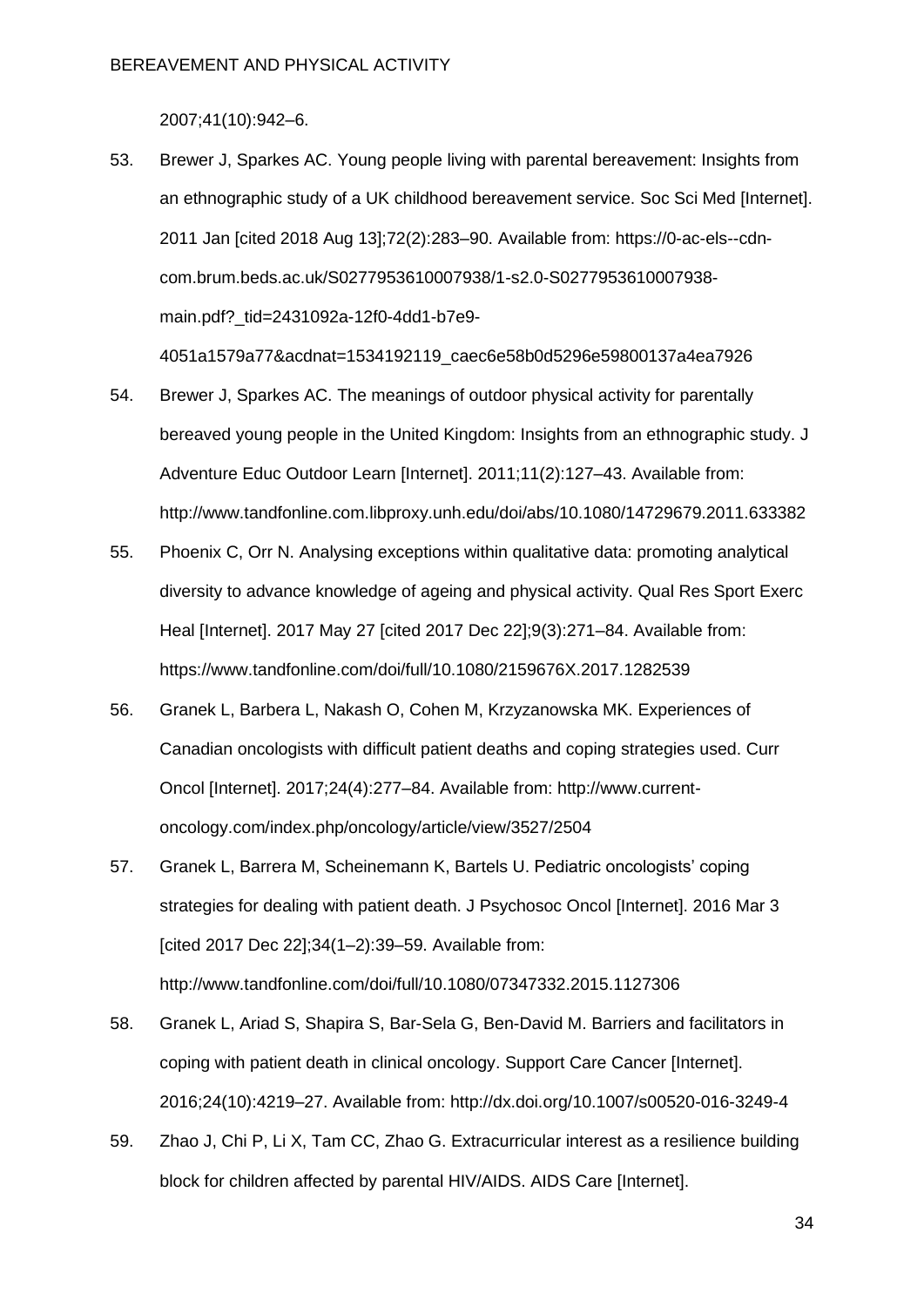2014;26(6):758–62. Available from: http://dx.doi.org/10.1080/09540121.2013.845290

- 60. Grimby A, Johansson AK, Sundh V, Grimby G. Walking habits in elderly widows. Am J Hosp Palliat Med. 2008;25(2):81–7.
- 61. Gyasi RM, Phillips DR. Risk of psychological distress among community-dwelling older adults experiencing spousal loss in Ghana. Gerontologist. 2020;60(3):416–27.
- 62. Wicker P, Orlowski J. Coping with adversity: physical activity as a moderator in adaption to bereavement. J Public Health (Oxf) [Internet]. 2020 Jun 12;1–8. Available from:

https://search.ebscohost.com/login.aspx?direct=true&db=cmedm&AN=32529255&site =ehost-live&scope=site&custid=s5099118

- 63. Zhang B, Mitchell SL, Bambauer KZ, Jones R, Prigerson HG. Depressive symptom trajectories and associated risks among bereaved Alzheimer disease caregivers. Am J Geriatr Psychiatry [Internet]. 2008 Feb;16(2):145–55. Available from: http://0 search.ebscohost.com.brum.beds.ac.uk/login.aspx?direct=true&db=psyh&AN=2008- 02254-007&site=ehost-live&scope=site
- 64. Michie S, Richardson M, Johnston M, Abraham C, Francis J, Hardeman W. The Behavior Change Technique Taxonomy (v1) of 93 hierarchically-clustered techniques: building an international consensus for the reporting of behavior change interventions. Ann Behav Med [Internet]. 2013 [cited 2017 Nov 5];46(1):81–95. Available from: http://openaccess.city.ac.uk/3293/
- 65. Fox KR. The influence of physical activity on mental well-being. Public Health Nutr [Internet]. 1999;2(3a):411–8. Available from: http://www.journals.cambridge.org/abstract\_S1368980099000567
- 66. Masters N. Parkrun eases the loneliness of the long-distance runner. Br J Gen Pract. 2014;64(625):408.
- 67. Stathopoulou G, Powers MB, Berry AC, Smits JAJ, Otto MW. Exercise interventions for mental health: A quantitative and qualitative review. Clin Psychol Sci Pract. 2006;13(2):179–93.